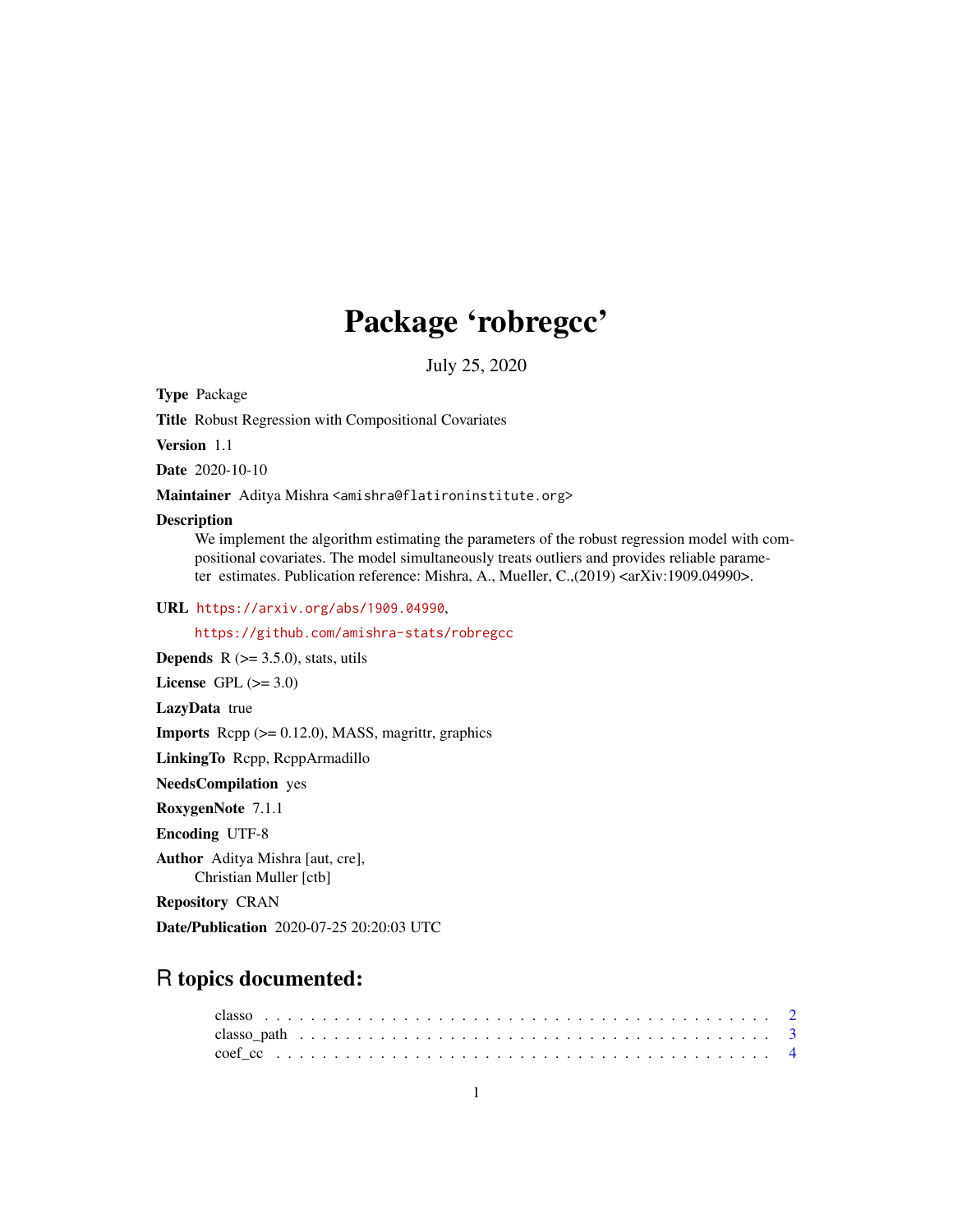#### <span id="page-1-0"></span>2 classo contract to the contract of the classo classo classo classo classo classo classo classo classo classo

| Index |  |
|-------|--|

| classo | Estimate parameters of linear regression model with compositional |
|--------|-------------------------------------------------------------------|
|        | covariates using method suggested by Pixu shi.                    |

#### Description

The model uses scaled lasoo approach for model selection.

#### Usage

 $classo(Xt, y, C, we = NULL, type = 1, control = list())$ 

#### Arguments

| Xt           | CLR transformed predictor matrix.                           |
|--------------|-------------------------------------------------------------|
| <sup>V</sup> | model response vector                                       |
|              | sub-compositional matrix                                    |
| we           | specify weight of model parameter                           |
| type         | $1/2$ for 11 / 12 loss in the model                         |
| control      | a list of internal parameters controlling the model fitting |

#### Value

beta model parameter estimate

#### References

Shi, P., Zhang, A. and Li, H., 2016. *Regression analysis for microbiome compositional data. The Annals of Applied Statistics*, 10(2), pp.1019-1040.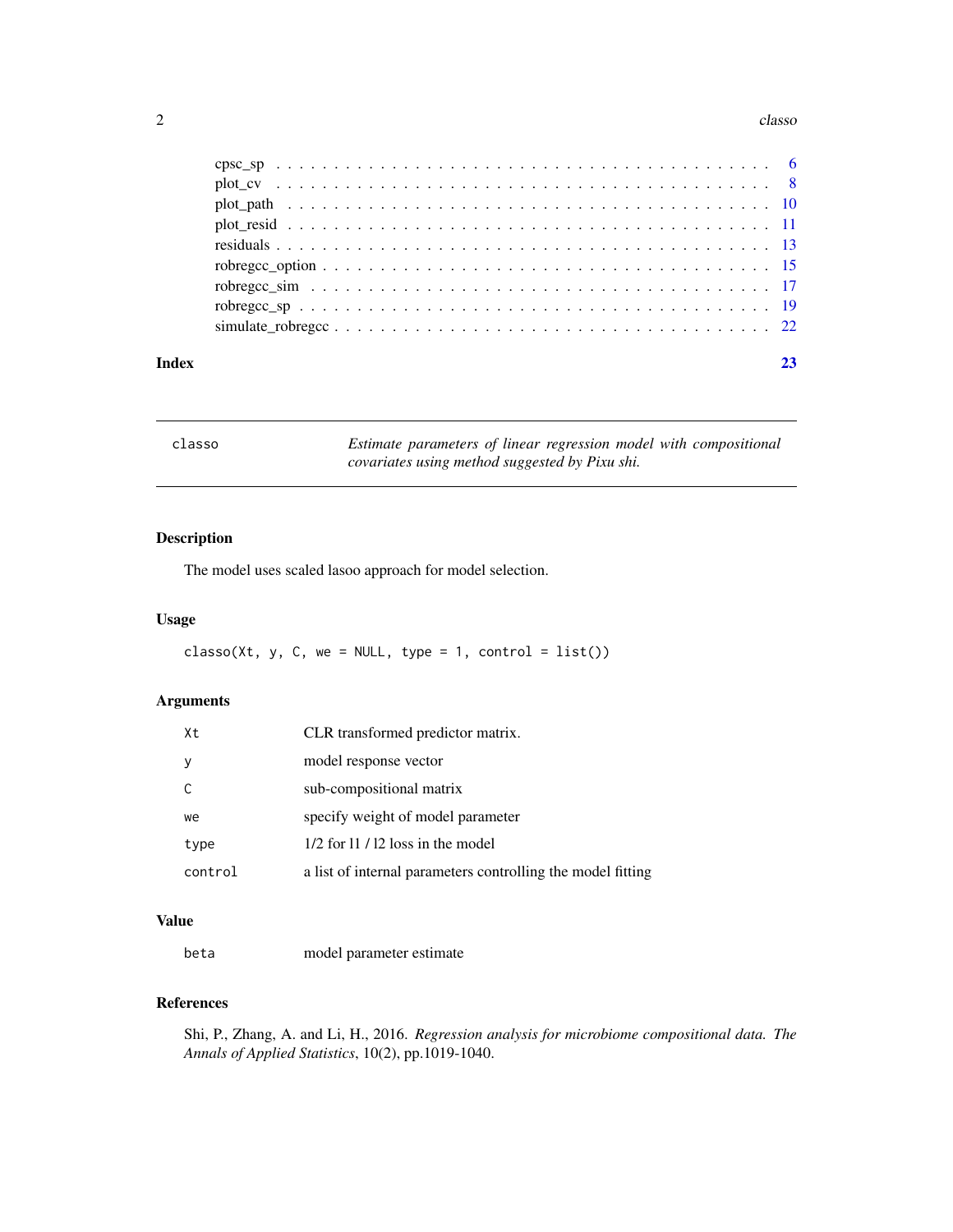#### <span id="page-2-0"></span>classo\_path 3

#### Examples

```
library(robregcc)
library(magrittr)
data(simulate_robregcc)
X <- simulate_robregcc$X;
y <- simulate_robregcc$y
C <- simulate_robregcc$C
n \leq -nrow(X); p \leq -ncol(X); k \leq -nrow(C)# Predictor transformation due to compositional constraint:
Xt \le cbind(1,X) \qquad # accounting for intercept in predictor
C \leq - \text{cbind}(0, C) # accounting for intercept in constraint
bw \leftarrow c(0, rep(1, p)) # weight matrix to not penalize intercept
# Non-robust regression, [Pixu Shi 2016]
control \le robregcc_option(maxiter = 5000, tol = 1e-7, lminfac = 1e-12)
fit.nr \leq classo(Xt, y, C, we = bw, type = 1, control = control)
```
classo\_path *Compute solution path of constrained lasso.*

#### Description

The model uses scaled lasoo approach for model selection.

#### Usage

```
classo-path(Xt, y, C, we = NULL, control = list())
```
#### Arguments

| Xt      | CLR transformed predictor matrix.                           |
|---------|-------------------------------------------------------------|
| У       | model response vector                                       |
| C       | sub-compositional matrix                                    |
| we      | specify weight of model parameter                           |
| control | a list of internal parameters controlling the model fitting |

#### Value

| betapath | solution path estimate   |
|----------|--------------------------|
| beta     | model parameter estimate |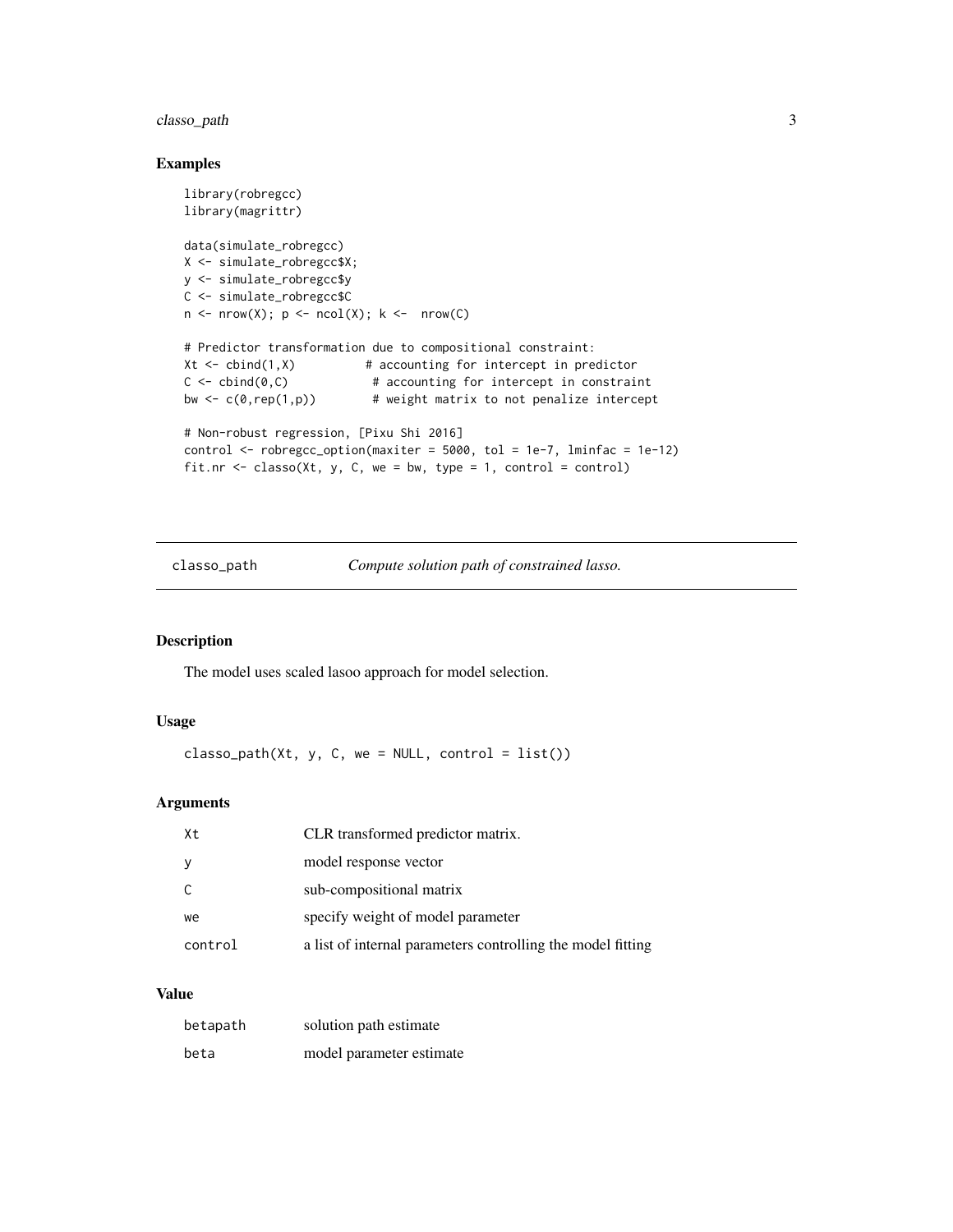#### Examples

```
library(robregcc)
library(magrittr)
data(simulate_robregcc)
X <- simulate_robregcc$X;
y <- simulate_robregcc$y
C <- simulate_robregcc$C
n \le -nrow(X); p \le -ncol(X); k \le -nrow(C)#
Xt <- cbind(1,X) # accounting for intercept in predictor
C \leq - \text{cbind}(0, C) # accounting for intercept in constraint
bw \leftarrow c(0,rep(1,p)) \qquad # weight matrix to not penalize intercept
# Non-robust regression
control \le robregcc_option(maxiter = 5000, tol = 1e-7, lminfac = 1e-12)
fit.path <- classo_path(Xt, y, C, we = bw, control = control)
```

| coef cc | Extract coefficients estimate from the sparse version of the robregcc |
|---------|-----------------------------------------------------------------------|
|         | fitted object.                                                        |

#### Description

S3 methods extracting estimated coefficients for objects generated by robregcc. Robust coeffcient estimate.

#### Usage

 $coef\_cc(object, type = 0, s = 0)$ 

#### Arguments

| object | Object generated by robregcc.                   |
|--------|-------------------------------------------------|
| type   | 0/1 residual estimate before/after sanity check |
| S      | $0/1$ no/yes 1se rule                           |

#### Value

coefficient estimate

<span id="page-3-0"></span>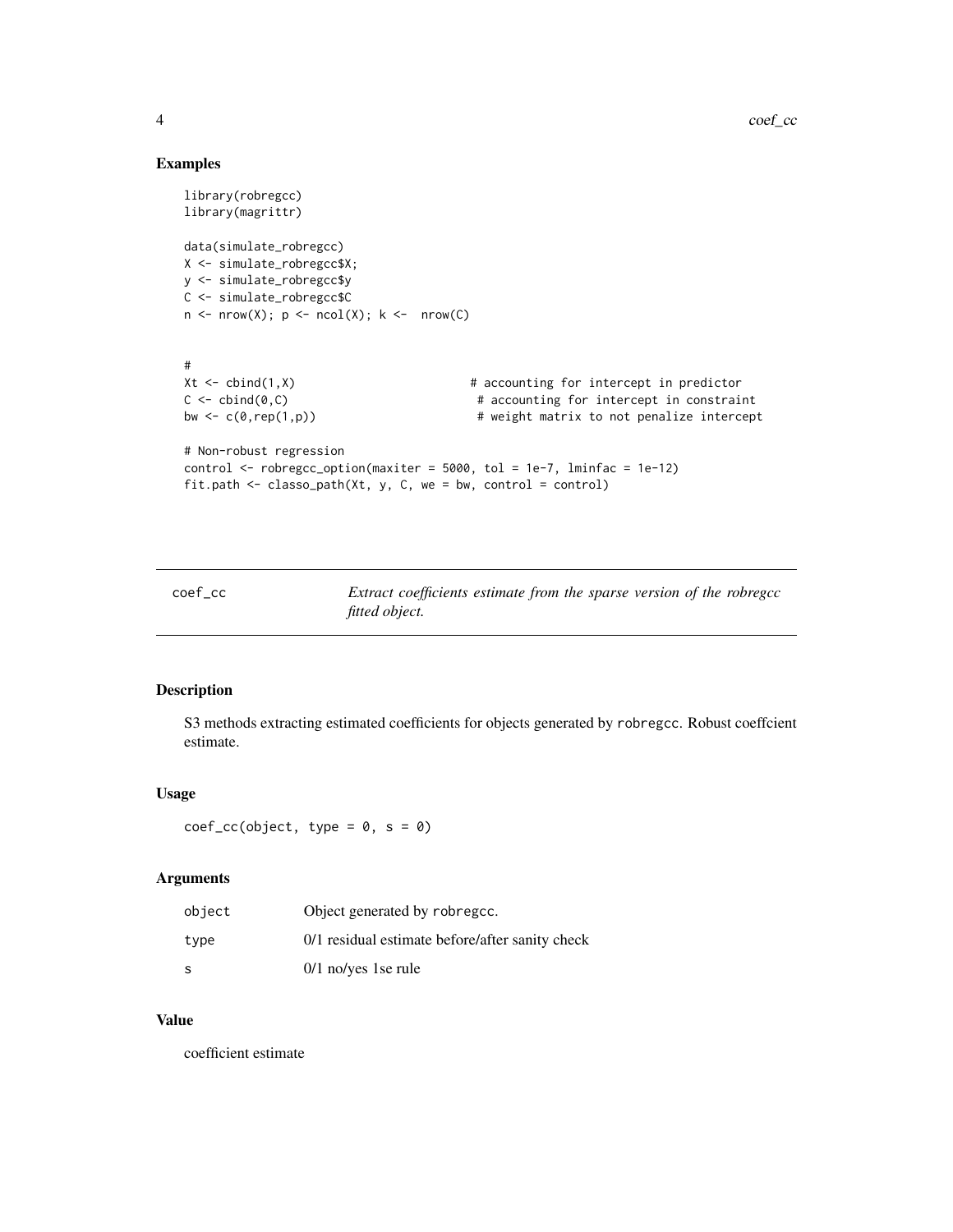#### $\text{coeff}_{\text{c}}$   $\text{coeff}_{\text{c}}$   $\text{def}_{\text{c}}$   $\text{def}_{\text{c}}$   $\text{def}_{\text{c}}$   $\text{def}_{\text{c}}$   $\text{def}_{\text{c}}$   $\text{def}_{\text{c}}$   $\text{def}_{\text{c}}$   $\text{def}_{\text{c}}$   $\text{def}_{\text{c}}$   $\text{def}_{\text{c}}$   $\text{def}_{\text{c}}$   $\text{def}_{\text{c}}$   $\text{def}_{\text{c}}$   $\text{def}_{\text{c}}$   $\text{def}_{\text{c}}$

```
library(magrittr)
library(robregcc)
data(simulate_robregcc)
X <- simulate_robregcc$X;
y <- simulate_robregcc$y
C <- simulate_robregcc$C
n \leq -nrow(X); p \leq ncol(X); k \leq -nrow(C)Xt \leq -\text{cbind}(1,X) # accounting for intercept in predictor
C \le - \text{cbind}(\emptyset, C) # accounting for intercept in constraint
bw \leq c(0,rep(1,p)) \qquad # weight matrix to not penalize intercept
example_seed <- 2*p+1
set.seed(example_seed)
# Breakdown point for tukey Bisquare loss function
b1 = 0.5 # 50% breakdown point
cc1 = 1.567 # corresponding model parameter
b1 = 0.25; cc1 = 2.937
# Initialization [PSC analysis for compositional data]
control <- robregcc_option(maxiter=1000,tol = 1e-4,lminfac = 1e-7)
fit.init \leq cpsc_sp(Xt, y,alp = 0.4, cfac = 2, b1 = b1,
cc1 = cc1, C, bw, 1, control)## Robust model fitting
# control parameters
control <- robregcc_option()
beta.wt <- fit.init$betaR # Set weight for model parameter beta
beta.wt[1] <- 0
control\gamma = 1 \qquad # gamma for constructing weighted penalty
control$spb = 40/p # fraction of maximum non-zero model parameter beta
control$outMiter = 1000 # Outer loop iteration
control$inMiter = 3000 # Inner loop iteration
control$nlam = 50 # Number of tuning parameter lambda to be explored
control$lmaxfac = 1 # Parameter for constructing sequence of lambda
control$lminfac = 1e-8 # Parameter for constructing sequence of lambda
control$tol = 1e-20; # tolrence parameter for converging [inner loop]
control$out.tol = 1e-16 # tolerence parameter for convergence [outer loop]
control$kfold = 10 # number of fold of crossvalidation
control$sigmafac = 2#1.345
# Robust regression using adaptive lasso penalty
fit.ada <- robregcc_sp(Xt,y,C,
                     beta.init = beta.wt, cindex = 1,
                     gamma.init = fit.init$residuals,
                     control = control,
                     penalty.index = 1, alpha = 0.95)
```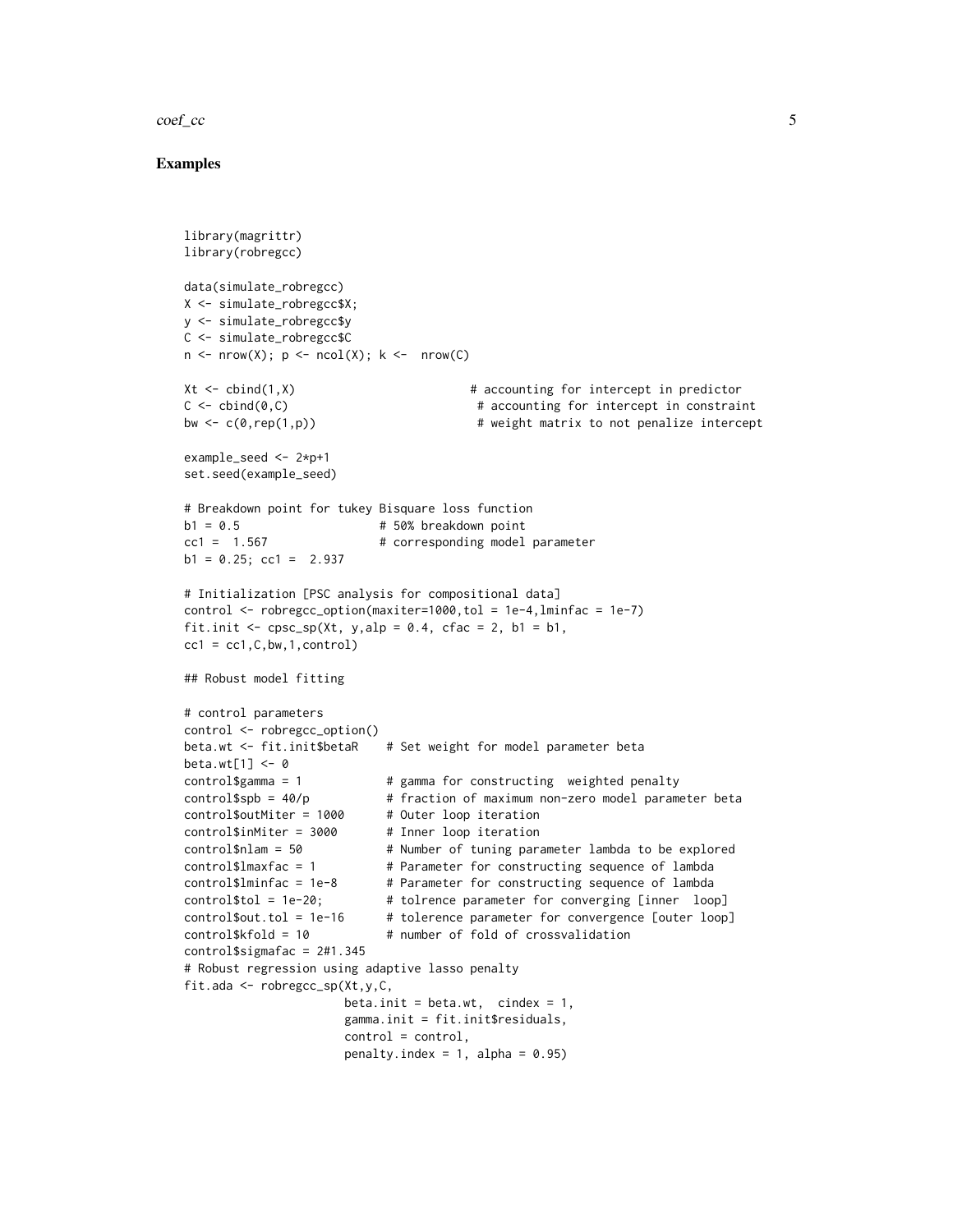```
# Robust regression using lasso penalty [Huber equivalent]
fit.soft <- robregcc_sp(Xt,y,C, cindex = 1,
                       control = control, penalty.index = 2,
                       alpha = 0.95)
# Robust regression using hard thresholding penalty
control$lmaxfac = 1e2 # Parameter for constructing sequence of lambda
control$lminfac = 1e-3 # Parameter for constructing sequence of lambda
control$sigmafac = 2#1.345
fit.hard <- robregcc_sp(Xt,y,C, beta.init = fit.init$betaf,
                       gamma.init = fit.init$residuals,
                       cindex = 1,
                       control = control, penalty.index = 3,
                       alpha = 0.95)
coef_cc(fit.ada)
coef_cc(fit.soft)
coef_cc(fit.hard)
```

| $CDSC$ _SD | Principal sensitivity component analysis with compositional covari- |
|------------|---------------------------------------------------------------------|
|            |                                                                     |
|            | ates in sparse setting.                                             |

#### Description

Produce model and its residual estimate based on PCS analysis.

#### Usage

```
cpsc_sp(
 X0,
  y0,
  alp = 0.4,cfac = 2,
 b1 = 0.25,
  cc1 = 2.937,
 C = NULL,we,
  type,
  control = list())
```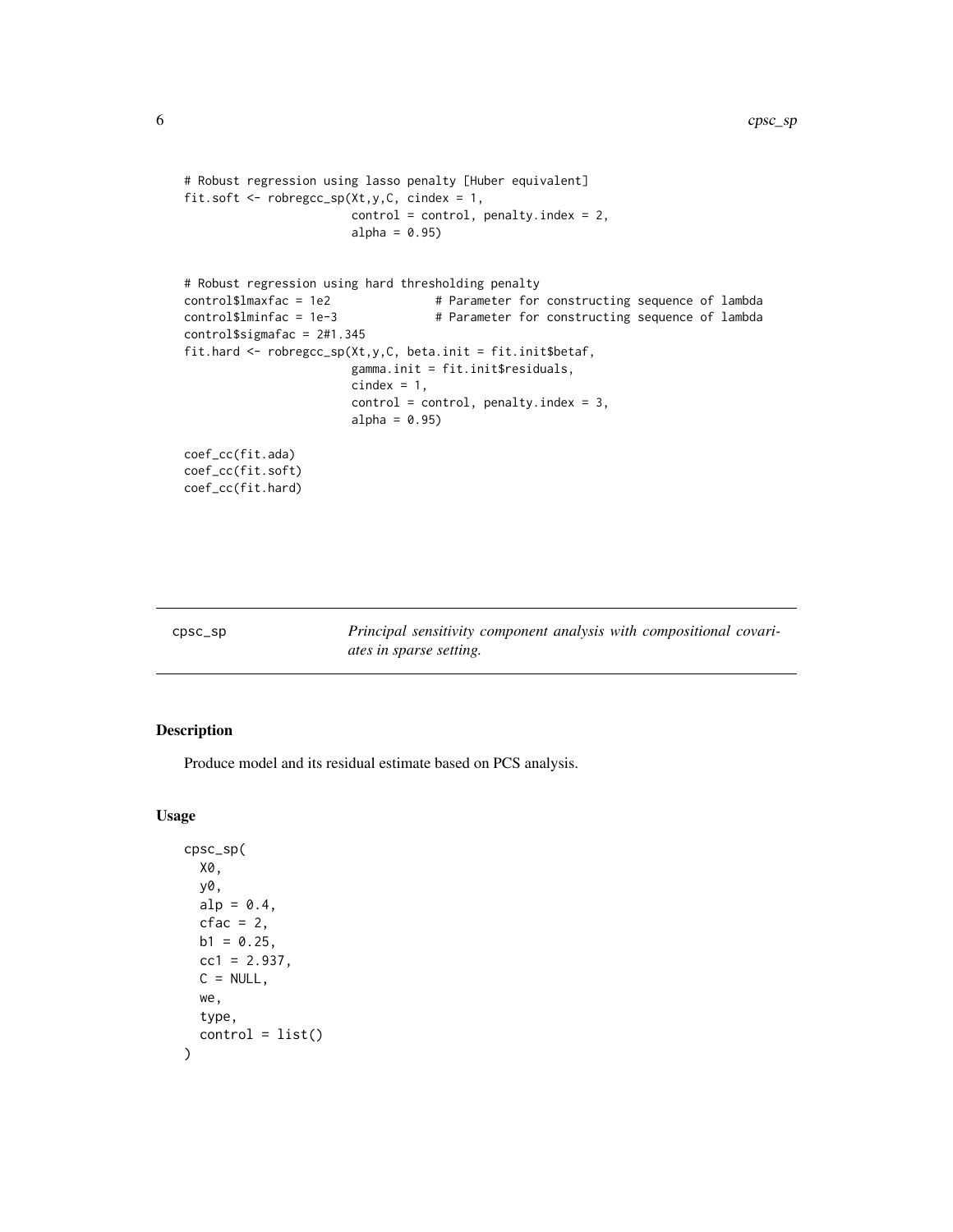#### $\epsilon$ psc\_sp 7

#### Arguments

| X0      | CLR transformed predictor matrix.                                       |
|---------|-------------------------------------------------------------------------|
| y0      | model response vector                                                   |
| alp     | $(0,0.5)$ fraction of data sample to be removed to generate subsample   |
| cfac    | initial value of shift parameter for weight construction/initialization |
| b1      | tukey bisquare function parameter producing desired breakdown point     |
| cc1     | tukey bisquare function parameter producing desired breakdown point     |
| C       | sub-compositional matrix                                                |
| we      | penalization index for model parameters beta                            |
| type    | $1/2$ for 11 / 12 loss in the model                                     |
| control | a list of internal parameters controlling the model fitting             |
|         |                                                                         |

#### Value

| betaf     | TModel parameter estimate |
|-----------|---------------------------|
| residuals | residual estimate         |

#### References

Mishra, A., Mueller, C.,(2019) *Robust regression with compositional covariates. In prepration*. arXiv:1909.04990.

```
library(robregcc)
library(magrittr)
data(simulate_robregcc)
X <- simulate_robregcc$X;
y <- simulate_robregcc$y
C <- simulate_robregcc$C
n \leq -nrow(X); p \leq -ncol(X); k \leq -nrow(C)Xt \leftarrow \text{cbind}(1,X) # include intercept in predictor
C \le -\text{cbind}(0, C) # include intercept in constraint
bw \leq c(0, rep(1, p)) # weights not penalize intercept
example_seed <- 2*p+1
set.seed(example_seed)
# Breakdown point for tukey Bisquare loss function
b1 = 0.5 # 50% breakdown point
cc1 = 1.567 # corresponding model parameter
b1 = 0.25; cc1 = 2.937
```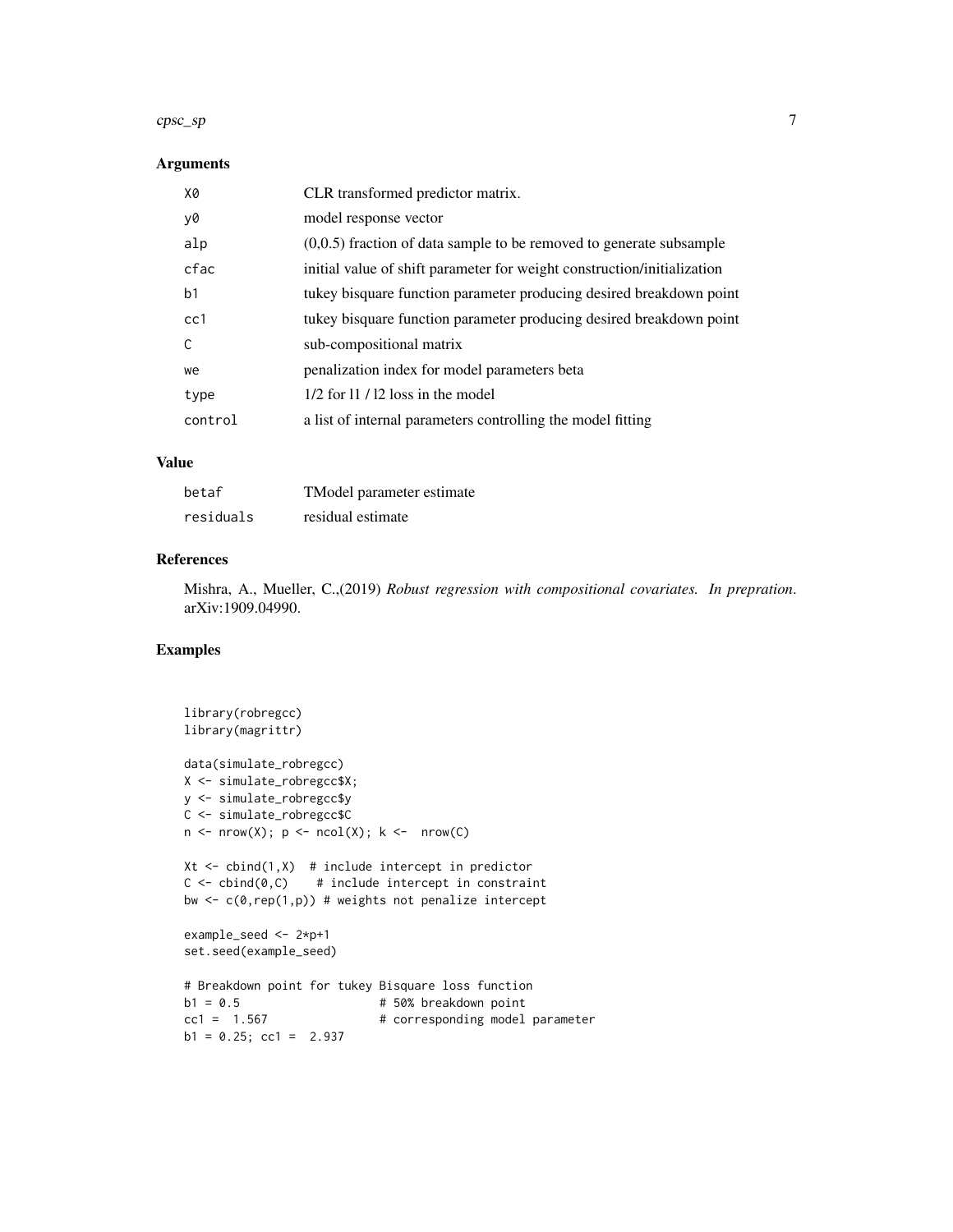```
# Initialization [PSC analysis for compositional data]
control <- robregcc_option(maxiter = 1000,
tol = 1e-4, lminfac = 1e-7)fit.init <- cpsc_sp(Xt, y, alp = 0.4, cfac = 2, b1 = b1,cc1 = cc1, C, bw, 1, control)
```
#### plot\_cv *Plot cross-validation error plot*

#### Description

S3 methods plotting crossvalidation error using the object obtained from robregcc.

#### Usage

plot\_cv(object)

#### Arguments

object robregcc fitted onject

#### Value

generate cv error plot

```
library(magrittr)
library(robregcc)
data(simulate_robregcc)
X <- simulate_robregcc$X;
y <- simulate_robregcc$y
C <- simulate_robregcc$C
n \leq -nrow(X); p \leq ncol(X); k \leq -nrow(C)Xt <- cbind(1,X) # accounting for intercept in predictor
C \leftarrow \text{cbind}(\emptyset, C) # accounting for intercept in constraint
bw \leq c(\emptyset, rep(1,p)) \qquad \qquad \qquad \qquad \qquad \qquad \qquad \qquad \qquad \qquad \qquad \qquad \qquad \qquad \qquad \qquad \qquad \qquad \qquad \qquad \qquad \qquad \qquad \qquad \qquad \qquad \qquad \qquad \qquad \qquad \qquad \qquad \qquad example_seed <- 2*p+1
set.seed(example_seed)
# Breakdown point for tukey Bisquare loss function
b1 = 0.5 # 50% breakdown point
cc1 = 1.567 # corresponding model parameter
b1 = 0.25; cc1 = 2.937
```
<span id="page-7-0"></span>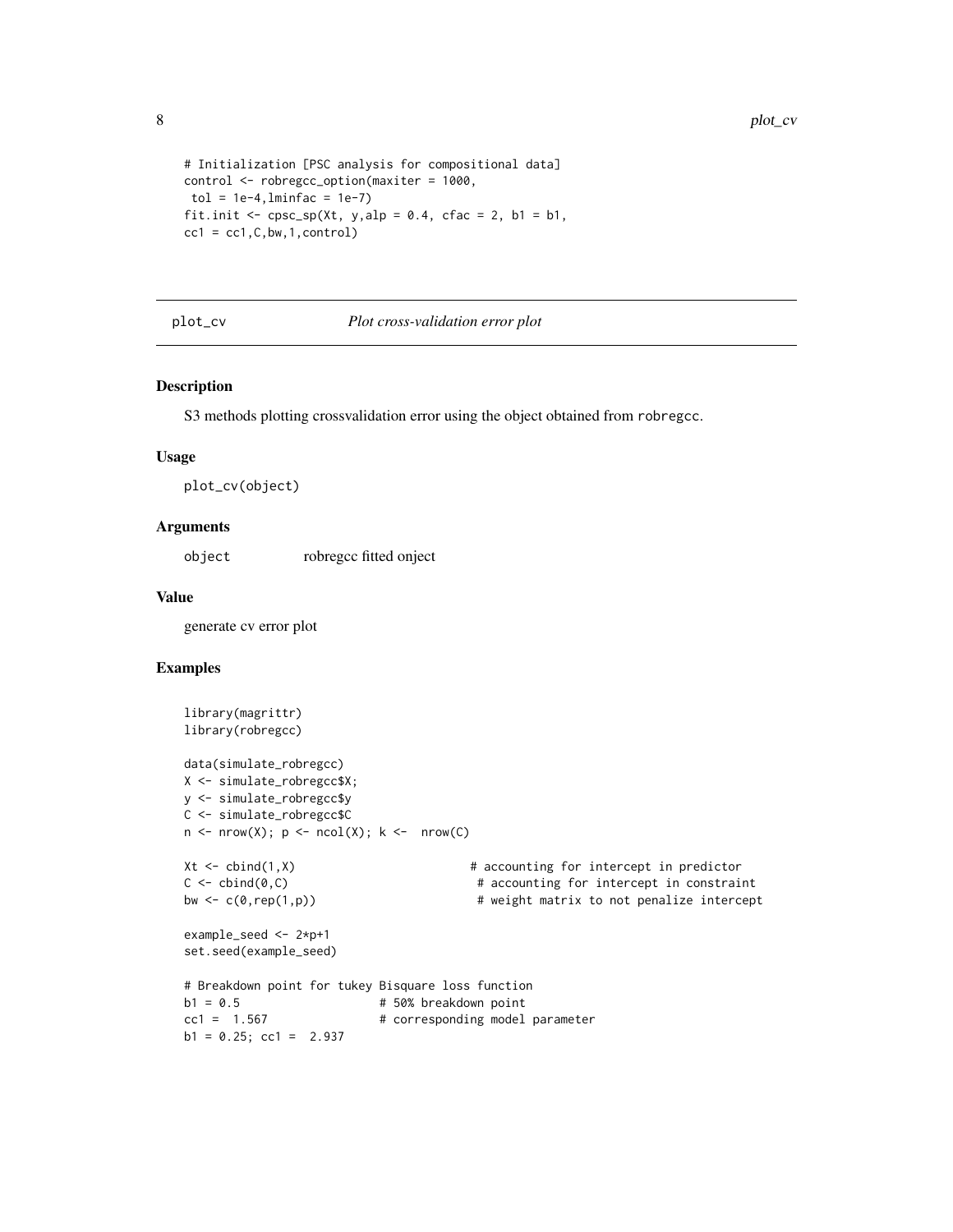plot\_cv(fit.soft) plot\_cv(fit.hard)

```
# Initialization [PSC analysis for compositional data]
control <- robregcc_option(maxiter=1000,tol = 1e-4,lminfac = 1e-7)
fit.init <- cpsc_sp(Xt, y, alp = 0.4, cfac = 2, b1 = b1,cc1 = cc1, C, bw, 1, control)## Robust model fitting
# control parameters
control <- robregcc_option()
beta.wt <- fit.init$betaR # Set weight for model parameter beta
beta.wt[1] <- 0
control$gamma = 1 # gamma for constructing weighted penalty
control$spb = 40/p # fraction of maximum non-zero model parameter beta
control$outMiter = 1000 # Outer loop iteration
control$inMiter = 3000 # Inner loop iteration
control$nlam = 50 # Number of tuning parameter lambda to be explored
control$lmaxfac = 1 # Parameter for constructing sequence of lambda
control$lminfac = 1e-8 # Parameter for constructing sequence of lambda
control$tol = 1e-20; # tolrence parameter for converging [inner loop]
control$out.tol = 1e-16 # tolerence parameter for convergence [outer loop]
control$kfold = 10 # number of fold of crossvalidation
control$sigmafac = 2#1.345
# Robust regression using adaptive lasso penalty
fit.ada <- robregcc_sp(Xt,y,C,
                     beta.init = beta.wt, cindex = 1,
                     gamma.init = fit.init$residuals,
                     control = control,
                     penalty.index = 1, alpha = 0.95)
# Robust regression using lasso penalty [Huber equivalent]
fit.soft \leq robregcc_sp(Xt,y,C, cindex = 1,
                      control = control, penalty.index = 2,alpha = 0.95)
# Robust regression using hard thresholding penalty
control$lmaxfac = 1e2 # Parameter for constructing sequence of lambda
control$lminfac = 1e-3 # Parameter for constructing sequence of lambda
control$sigmafac = 2#1.345
fit.hard \leq robregcc_sp(Xt,y,C, beta.init = fit.init$betaf,
                      gamma.init = fit.init$residuals,
                      cindex = 1,
                      control = control, penalty.index = 3,alpha = 0.95)
plot_cv(fit.ada)
```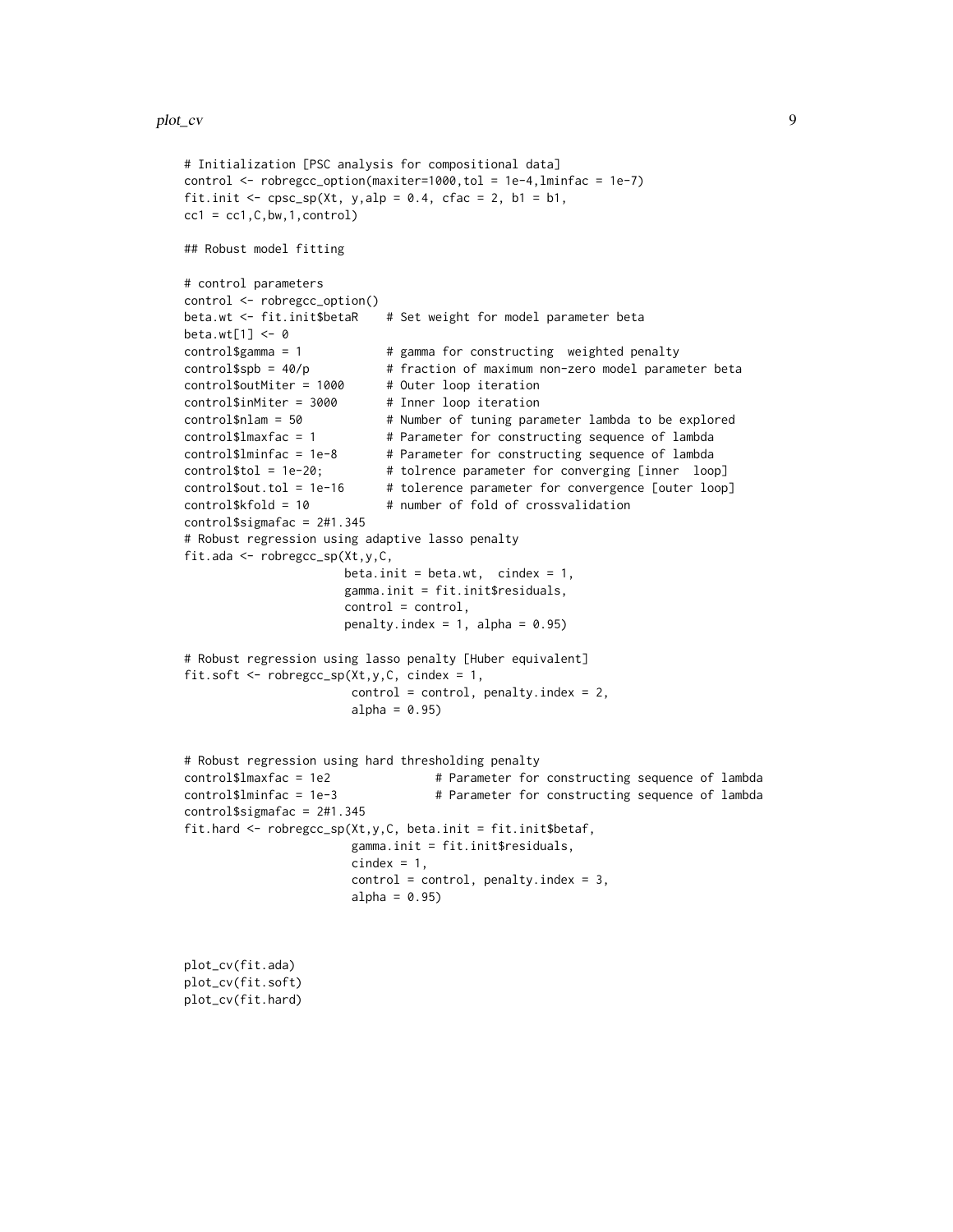<span id="page-9-0"></span>

#### Description

S3 methods plotting solution path of model parameter and mean shift using the object obtained from robregcc.

#### Usage

```
plot_path(object, ptype = 0)
```
#### Arguments

| object | Object generated by robregcc.                 |
|--------|-----------------------------------------------|
| ptype  | path type 0/1 for Gamma/Beta path respectvely |

#### Value

plot solution path

```
library(magrittr)
library(robregcc)
data(simulate_robregcc)
X <- simulate_robregcc$X;
y <- simulate_robregcc$y
C <- simulate_robregcc$C
n \leq -nrow(X); p \leq -ncol(X); k \leq -nrow(C)Xt <- cbind(1,X) # accounting for intercept in predictor
C \leq - \text{cbind}(\emptyset, C) # accounting for intercept in constraint
bw \leq c(\theta, rep(1,p)) \qquad # weight matrix to not penalize intercept
example_seed <- 2*p+1
set.seed(example_seed)
# Breakdown point for tukey Bisquare loss function
b1 = 0.5 # 50% breakdown point
cc1 = 1.567 # corresponding model parameter
b1 = 0.25; cc1 = 2.937
# Initialization [PSC analysis for compositional data]
control <- robregcc_option(maxiter=1000,tol = 1e-4,lminfac = 1e-7)
fit.init \leq cpsc_sp(Xt, y,alp = 0.4, cfac = 2, b1 = b1,
cc1 = cc1, C, bw, 1, control)
```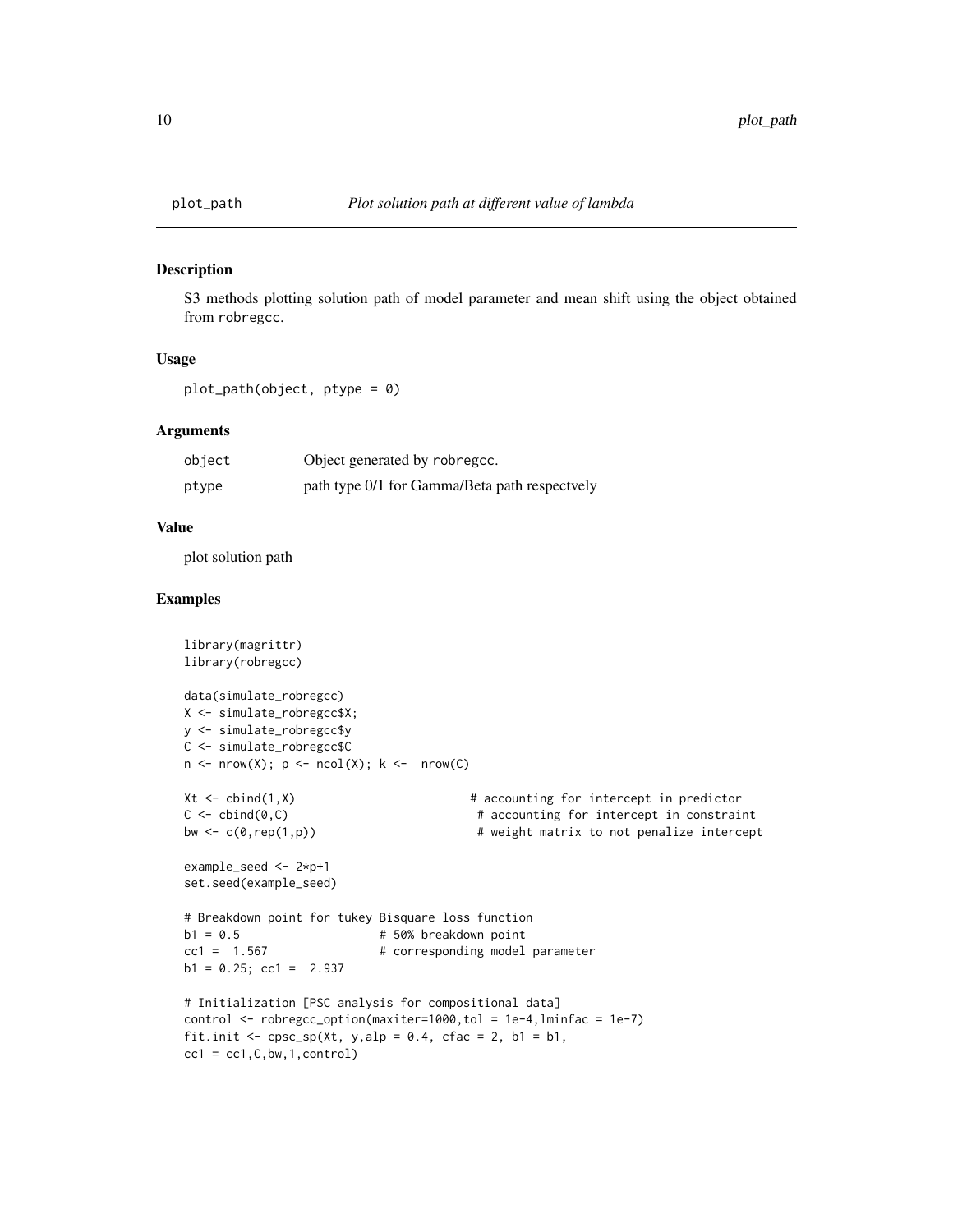#### <span id="page-10-0"></span>plot\_resid 11

```
## Robust model fitting
# control parameters
control <- robregcc_option()
beta.wt <- fit.init$betaR # Set weight for model parameter beta
beta.wt[1] <- 0
control\gamma = 1 \qquad # gamma for constructing weighted penalty
control$spb = 40/p # fraction of maximum non-zero model parameter beta
control$outMiter = 1000 # Outer loop iteration
control$inMiter = 3000 # Inner loop iteration
control$nlam = 50 # Number of tuning parameter lambda to be explored
control$lmaxfac = 1 # Parameter for constructing sequence of lambda
control$lminfac = 1e-8 # Parameter for constructing sequence of lambda
control$tol = 1e-20; # tolrence parameter for converging [inner loop]
control$out.tol = 1e-16 # tolerence parameter for convergence [outer loop]
control$kfold = 10 # number of fold of crossvalidation
control$sigmafac = 2#1.345
# Robust regression using adaptive lasso penalty
fit.ada <- robregcc_sp(Xt,y,C,
                     beta.init = beta.wt, cindex = 1,
                     gamma.init = fit.init$residuals,
                     control = control,
                     penalty.index = 1, alpha = 0.95)
# Robust regression using lasso penalty [Huber equivalent]
fit.soft \leq robregcc_sp(Xt,y,C, cindex = 1,
                      control = control, penalty.index = 2,alpha = 0.95)
# Robust regression using hard thresholding penalty
control$lmaxfac = 1e2 # Parameter for constructing sequence of lambda
control$lminfac = 1e-3 # Parameter for constructing sequence of lambda
control$sigmafac = 2#1.345
fit.hard <- robregcc_sp(Xt,y,C, beta.init = fit.init$betaf,
                      gamma.init = fit.init$residuals,
                      cindex = 1,
                      control = control, penalty.index = 3,alpha = 0.95)
plot_path(fit.ada)
plot_path(fit.soft)
plot_path(fit.hard)
```
plot\_resid *Plot residuals estimate from robregcc object*

#### **Description**

S3 methods extracting residuals from the objects generated by robregcc.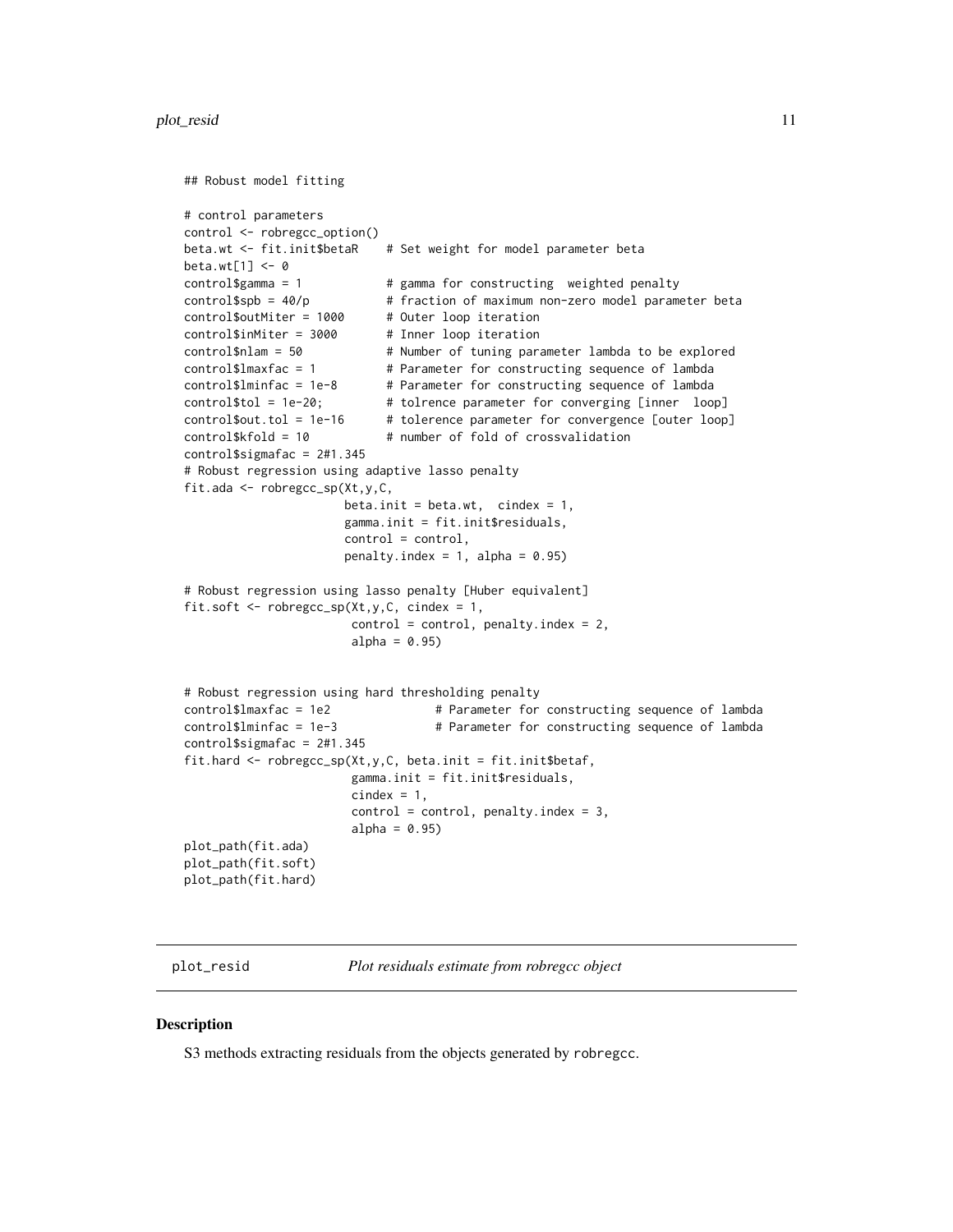#### Usage

 $plot\_resid(object, type = 0, s = 0)$ 

#### Arguments

| object | Object generated by robregcc.                   |
|--------|-------------------------------------------------|
| type   | 0/1 residual estimate before/after sanity check |
| -S     | $0/1$ no/yes 1se rule                           |

#### Value

plot estimated residual

```
library(magrittr)
library(robregcc)
data(simulate_robregcc)
X <- simulate_robregcc$X;
y <- simulate_robregcc$y
C <- simulate_robregcc$C
n \leq -nrow(X); p \leq ncol(X); k \leq -nrow(C)Xt \leq -\text{cbind}(1,X) # accounting for intercept in predictor
C \leftarrow \text{cbind}(\emptyset, C) # accounting for intercept in constraint
bw \leq c(\emptyset, rep(1,p)) \qquad # weight matrix to not penalize intercept
example_seed <- 2*p+1
set.seed(example_seed)
# Breakdown point for tukey Bisquare loss function
b1 = 0.5 # 50% breakdown point
cc1 = 1.567 # corresponding model parameter
b1 = 0.25; cc1 = 2.937
# Initialization [PSC analysis for compositional data]
control <- robregcc_option(maxiter=1000,tol = 1e-4,lminfac = 1e-7)
fit.init \leq cpsc_sp(Xt, y,alp = 0.4, cfac = 2, b1 = b1,
cc1 = cc1, C, bw, 1, control)## Robust model fitting
# control parameters
control <- robregcc_option()
beta.wt <- fit.init$betaR # Set weight for model parameter beta
beta.wt[1] <- 0
control\gamma = 1 \qquad # gamma for constructing weighted penalty
control$spb = 40/p # fraction of maximum non-zero model parameter beta
```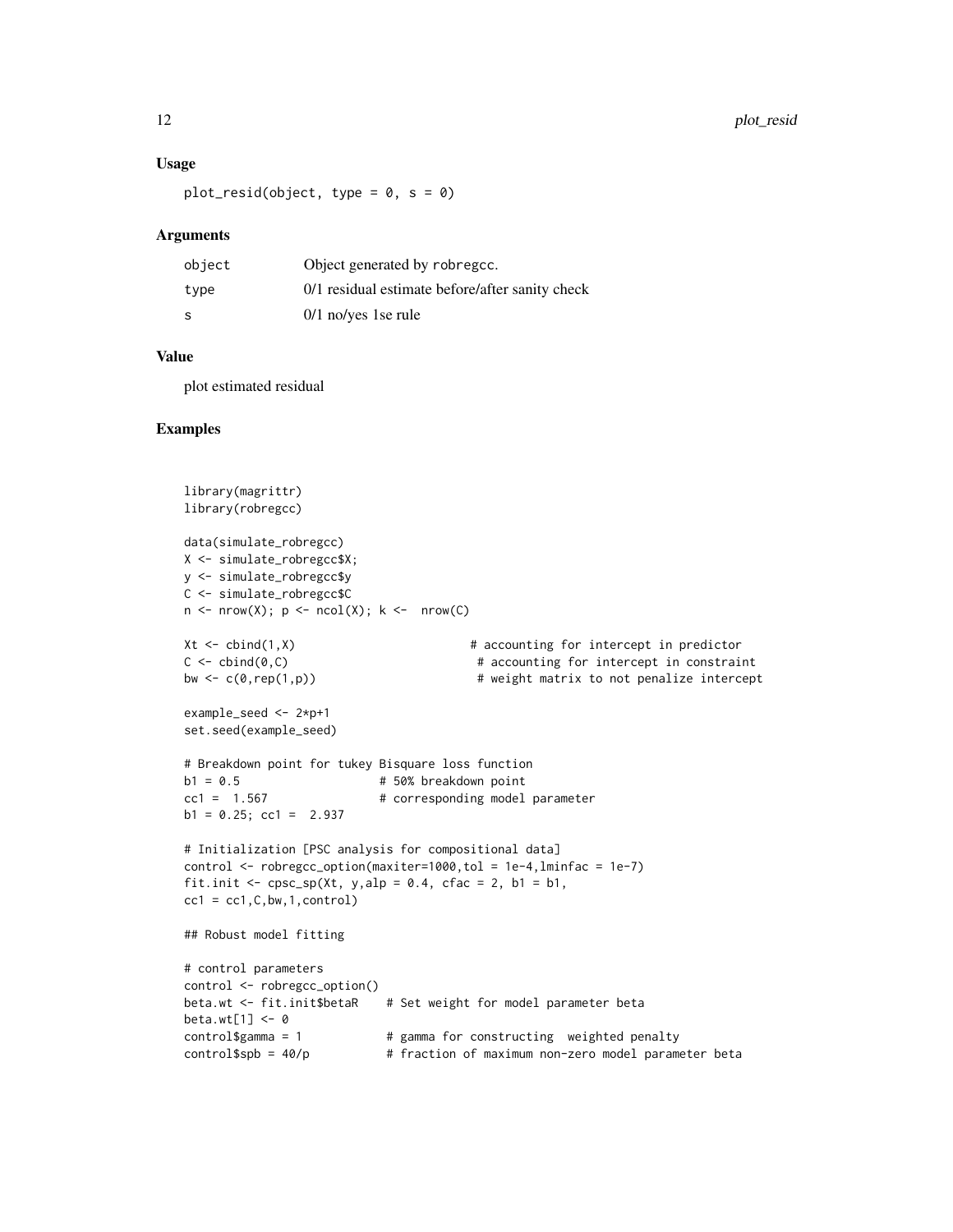#### <span id="page-12-0"></span>residuals and the set of the set of the set of the set of the set of the set of the set of the set of the set o

```
control$outMiter = 1000 # Outer loop iteration
control$inMiter = 3000 # Inner loop iteration
control$nlam = 50 # Number of tuning parameter lambda to be explored
control$1maxfac = 1 # Parameter for constructing sequence of lambdacontrol$lminfac = 1e-8 # Parameter for constructing sequence of lambda
control$tol = 1e-20; # tolrence parameter for converging [inner loop]
control$out.tol = 1e-16 # tolerence parameter for convergence [outer loop]
control$kfold = 10 # number of fold of crossvalidation
control$sigmafac = 2#1.345
# Robust regression using adaptive lasso penalty
fit.ada <- robregcc_sp(Xt,y,C,
                     beta.init = beta.wt, cindex = 1,
                     gamma.init = fit.init$residuals,
                     control = control,
                     penalty.index = 1, alpha = 0.95)
# Robust regression using lasso penalty [Huber equivalent]
fit.soft <- robregcc_sp(Xt,y,C, cindex = 1,
                      control = control, penalty.index = 2,alpha = 0.95)
# Robust regression using hard thresholding penalty
control$lmaxfac = 1e2 # Parameter for constructing sequence of lambda
control$lminfac = 1e-3 # Parameter for constructing sequence of lambda
control$sigmafac = 2#1.345
fit.hard \leq robregcc_sp(Xt,y,C, beta.init = fit.init$betaf,
                      gamma.init = fit.init$residuals,
                      cindex = 1,
                      control = control, penalty.index = 3,
                      alpha = 0.95)
plot_resid(fit.ada)
plot_resid(fit.soft)
```

```
plot_resid(fit.hard)
```
residuals *Extract residuals estimate from the sparse version of the robregcc fitted object.*

#### **Description**

Robust residuals estimate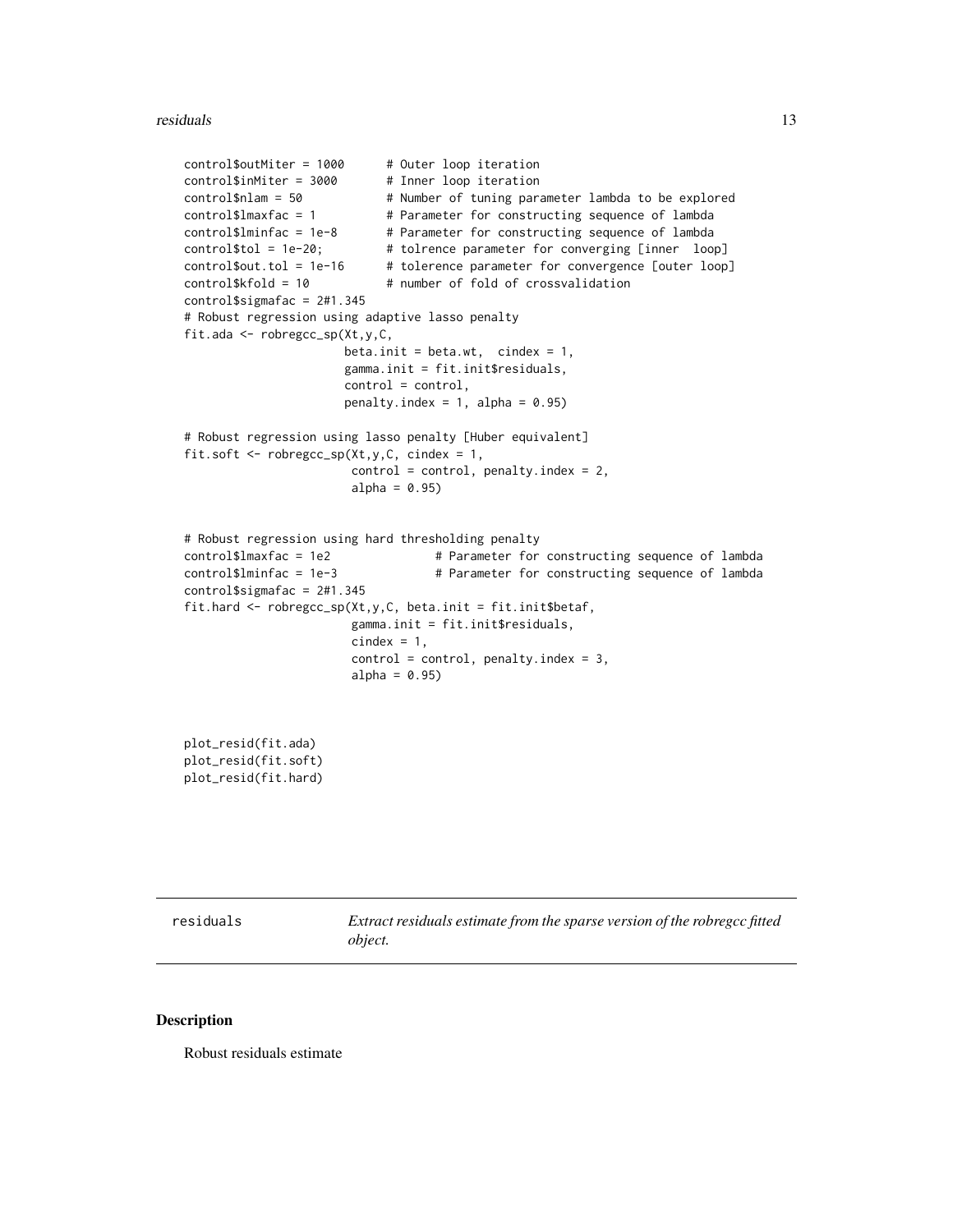#### 14 residuals

#### Usage

```
## S3 method for class 'robregcc'
residuals(object, ...)
```
#### Arguments

| object  | robregcc fitted onject           |
|---------|----------------------------------|
| $\cdot$ | Other argumnts for future usage. |

#### Value

residuals estimate

```
library(magrittr)
library(robregcc)
data(simulate_robregcc)
X <- simulate_robregcc$X;
y <- simulate_robregcc$y
C <- simulate_robregcc$C
n \leq -nrow(X); p \leq ncol(X); k \leq -nrow(C)Xt \leq -\text{cbind}(1,X) # accounting for intercept in predictor
C \leftarrow \text{cbind}(\emptyset, C) # accounting for intercept in constraint
bw \leq c(\emptyset, rep(1,p)) \qquad # weight matrix to not penalize intercept
example_seed <- 2*p+1
set.seed(example_seed)
# Breakdown point for tukey Bisquare loss function
                           # 50% breakdown point
cc1 = 1.567 # corresponding model parameter
b1 = 0.25; cc1 = 2.937
# Initialization [PSC analysis for compositional data]
control \le robregcc_option(maxiter=1000, tol = 1e-4, lminfac = 1e-7)
fit.init \leq cpsc_sp(Xt, y,alp = 0.4, cfac = 2, b1 = b1,
cc1 = cc1, C, bw, 1, control)## Robust model fitting
# control parameters
control <- robregcc_option()
beta.wt <- fit.init$betaR # Set weight for model parameter beta
beta.wt[1] <- 0
control\gamma = 1 \qquad # gamma for constructing weighted penalty
```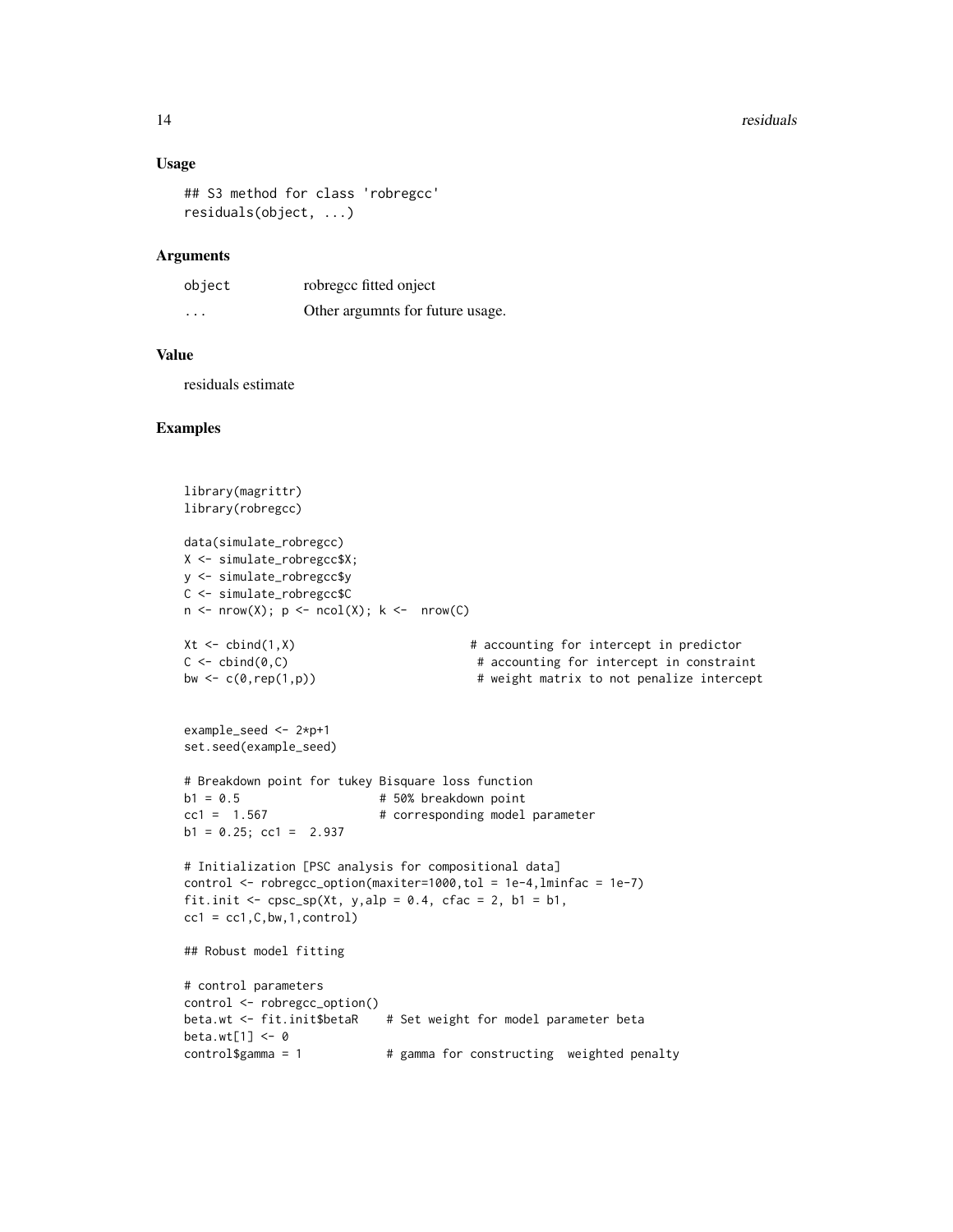```
control$spb = 40/p # fraction of maximum non-zero model parameter beta
control$outMiter = 1000 # Outer loop iteration
control$inMiter = 3000 # Inner loop iteration
control$nlam = 50 # Number of tuning parameter lambda to be explored
control$lmaxfac = 1 # Parameter for constructing sequence of lambda
control$lminfac = 1e-8 # Parameter for constructing sequence of lambda
control$tol = 1e-20; # tolrence parameter for converging [inner loop]
control$out.tol = 1e-16 # tolerence parameter for convergence [outer loop]
control$kfold = 10 # number of fold of crossvalidation
control$sigmafac = 2#1.345
# Robust regression using adaptive lasso penalty
fit.ada <- robregcc_sp(Xt,y,C,
                     beta.init = beta.wt, cindex = 1,
                     gamma.init = fit.init$residuals,
                     control = control,
                     penalty.index = 1, alpha = 0.95)
# Robust regression using lasso penalty [Huber equivalent]
fit.soft \leq robregcc_sp(Xt,y,C, cindex = 1,
                      control = control, penalty.index = 2,alpha = 0.95)
# Robust regression using hard thresholding penalty
control$lmaxfac = 1e2 # Parameter for constructing sequence of lambda
control$lminfac = 1e-3 # Parameter for constructing sequence of lambda
control$sigmafac = 2#1.345
fit.hard <- robregcc_sp(Xt,y,C, beta.init = fit.init$betaf,
                      gamma.init = fit.init$residuals,
                      cindex = 1,
                      control = control, penalty.index = 3,alpha = 0.95)
residuals(fit.ada)
residuals(fit.soft)
residuals(fit.hard)
```
robregcc\_option *Control parameter for model estimation:*

#### **Description**

The model approach use scaled lasoo approach for model selection.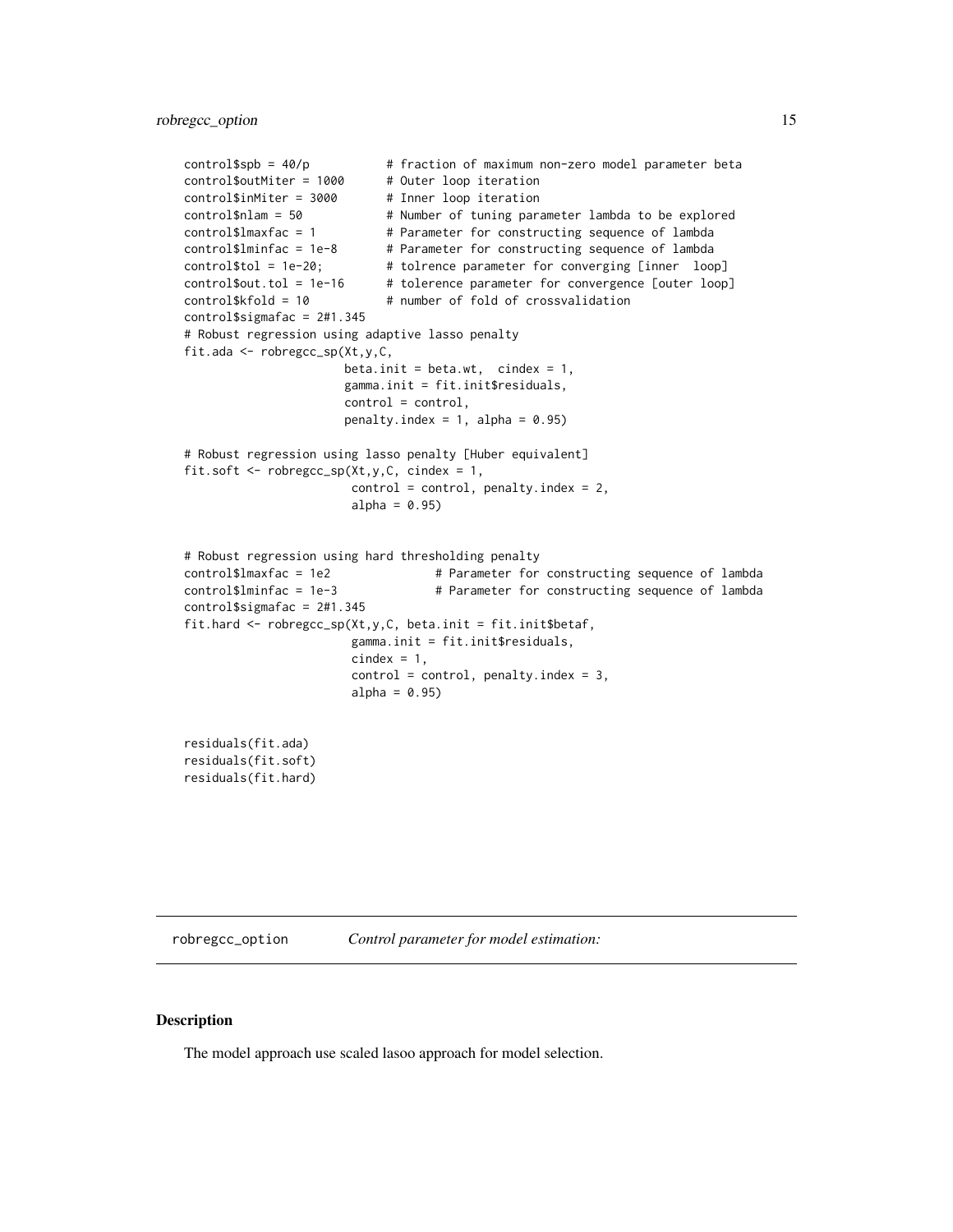#### Usage

```
robregcc_option(
 maxiter = 10000,
  tol = 1e-10,nlam = 100,
 out.tol = 1e-08,lminfac = 1e-08,lmaxfac = 10,mu = 1,
 nu = 1.05,
  sp = 0.3,
 gamma = 2,
 outMiter = 3000,
  inMiter = 500,
 kmaxS = 500,
  tols = 1e-04,nlamx = 20,
 nlamy = 20,
  spb = 0.3,
  spy = 0.3,
  lminfacX = 1e-06,
  lminfacY = 0.01,kfold = 10,fullpath = 0,
 sigmafac = 2
\mathcal{L}
```
#### Arguments

| maxiter  | maximum number of iteration for convergence                                |
|----------|----------------------------------------------------------------------------|
| tol      | tolerance value set for convergence                                        |
| nlam     | number of lambda to be genrated to obtain solution path                    |
| out.tol  | tolernce value set for convergence of outer loop                           |
| lminfac  | a multiplier of determing lambda_min as a fraction of lambda_max           |
| lmaxfac  | a multiplier of lambda_max                                                 |
| mu       | penalty parameter used in enforcing orthogonality                          |
| nu       | penalty parameter used in enforcing orthogonality (incremental rate of mu) |
| sp       | maximum proportion of nonzero elements in shift parameter                  |
| gamma    | adaptive penalty weight exponential factor                                 |
| outMiter | maximum number of outer loop iteration                                     |
| inMiter  | maximum number of inner loop iteration                                     |
| kmaxS    | maximum number of iteration for fast S estimator for convergence           |
| tolS     | tolerance value set for convergence in case of fast S estimator            |
| nlamx    | number of x lambda                                                         |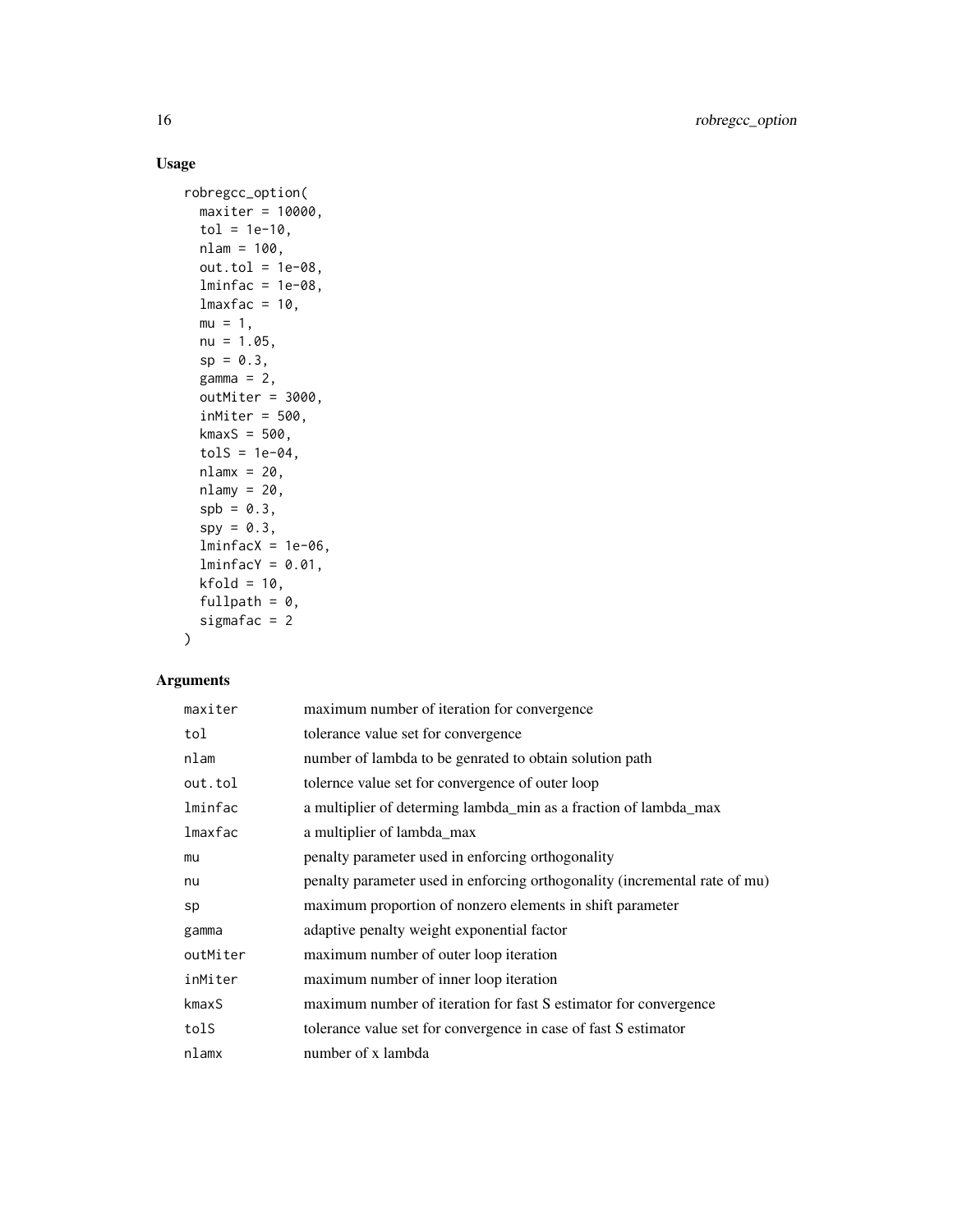#### <span id="page-16-0"></span>robregcc\_sim 17

| nlamy    | number of y lambda                                                                                  |
|----------|-----------------------------------------------------------------------------------------------------|
| spb      | sparsity in beta                                                                                    |
| spy      | sparsity in shift gamma                                                                             |
| lminfacX | a multiplier of determing lambda min as a fraction of lambda max for sparsity<br>in $X$             |
| lminfacY | a multiplier of determing lambda min as a fraction of lambda max for sparsity<br>in shift parameter |
| kfold    | nummber of folds for crossvalidation                                                                |
| fullpath | 1/0 to get full path yes/no                                                                         |
| sigmafac | multiplying factor for the range of standard deviation                                              |

#### Value

a list of controling parameter.

#### Examples

```
# default options
library(robregcc)
control_default = robregcc_option()
# manual options
control_manual <- robregcc_option(maxiter=1000,tol = 1e-4,lminfac = 1e-7)
```
robregcc\_sim *Simulation data*

#### Description

Simulate data for the robust regression with compositional covariates

#### Usage

```
robregcc_sim(n, betacc, beta0, O, Sigma, levg, snr, shft, m, C, out = list())
```
#### Arguments

| n      | sample size                                         |
|--------|-----------------------------------------------------|
| betacc | model parameter satisfying compositional covariates |
| beta0  | intercept                                           |
| 0      | number of outlier                                   |
| Sigma  | covariance matrix of simulated predictors           |
| levg   | 1/0 whether to include leveraged observation or not |
| snr    | noise to signal ratio                               |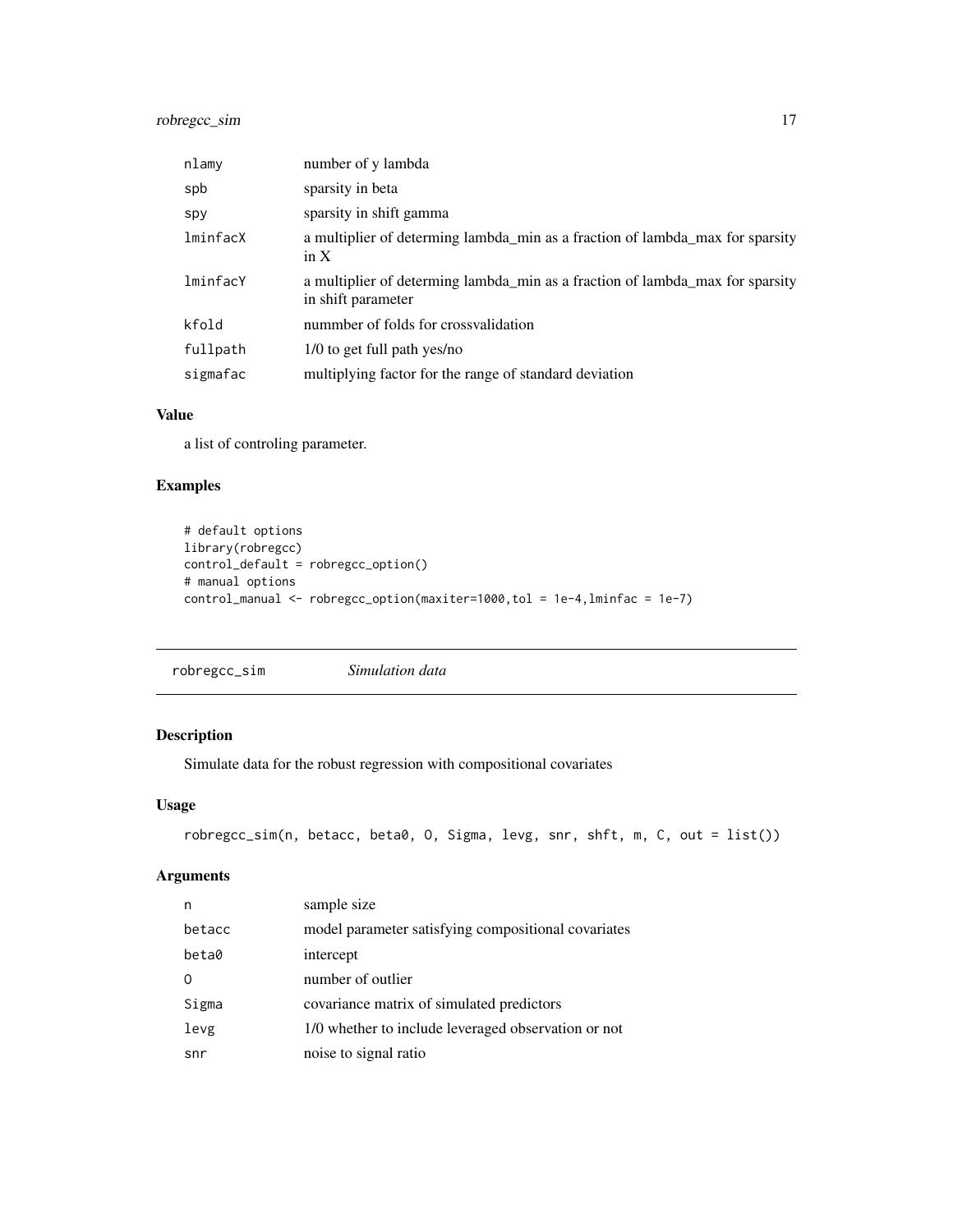18 robregcc\_sim

| shft | multiplying factor to model variance for creating outlier |
|------|-----------------------------------------------------------|
| m    | test sample size                                          |
| C    | subcompositional matrix                                   |
| out  | list for obtaining output with simulated data structure   |

#### Value

a list containing simulated output.

#### References

Mishra, A., Mueller, C.,(2019) *Robust regression with compositional covariates. In prepration.* arXiv:1909.04990.

```
## Simulation example:
library(robregcc)
library(magrittr)
## n: sample size
## p: number of predictors
## o: fraction of observations as outliers
## L: {0,1} => leveraged {no, yes},
## s: multiplicative factor
## ngrp: number of subgroup in the model
## snr: noise to signal ratio for computing true std_err
## Define parameters to simulate example
p \le -80 # number of predictors
n < -300 # number of sample
0 \le -0.10*n # number of outlier
L \le -1s < -8ngrp <- 4 # number of sub-composition
snr <- 3 # Signal to noise ratio
example_seed <- 2*p+1 # example seed
set.seed(example_seed)
# Simulate subcomposition matrix
C1 \leq - matrix(0,ngrp, 23)
tind <- c(0,10,16,20,23)
for (ii in 1:ngrp)
 C1[ii,(tind[ii] + 1):tind[ii + 1]] <- 1
C \leftarrow matrix(0, ngrp, p)C[, 1: ncol(C1)] <- C1# model parameter beta
beta0 < -0.5beta <- c(1, -0.8, 0.4, 0, 0, -0.6, 0, 0, 0, 0, -1.5, 0, 1.2, 0, 0, 0.3)
beta <- c(beta,rep(0,p - length(beta)))
# Simulate response and predictor, i.e., X, y
```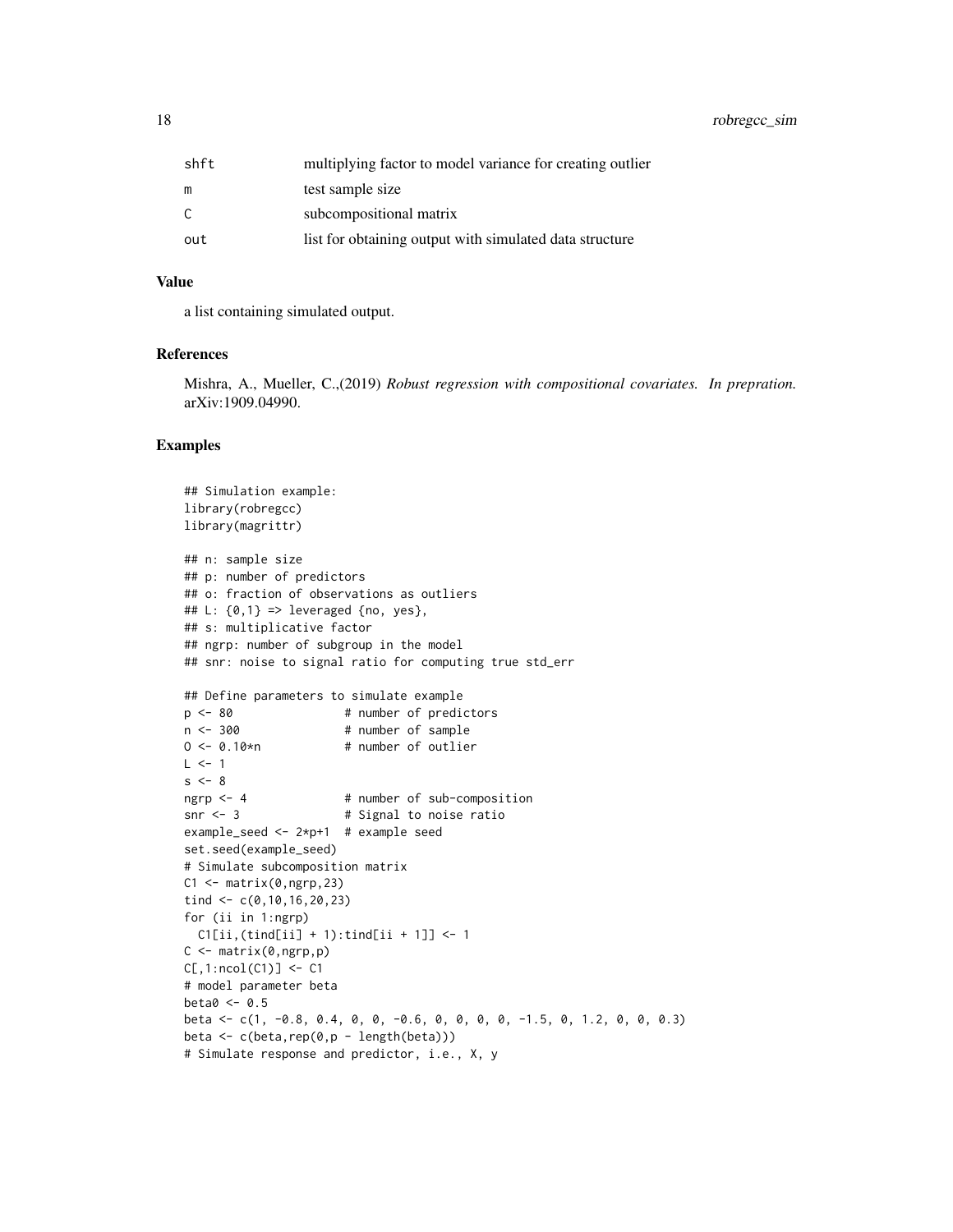#### <span id="page-18-0"></span>robregcc\_sp 19

```
Sigma <- 1:p %>% outer(.,.,'-') %>% abs(); Sigma <- 0.5^Sigma
data.case <- vector("list",1)
set.seed(example_seed)
data.case <- robregcc_sim(n,beta,beta0, O = O,
     Sigma, levg = L, snr, shft = s, 0, C, out = data.case)
data.case$C <- C
# We have saved a copy of simulated data in the package
# with name simulate_robregcc
# simulate_robregcc = data.case;
# save(simulate_robregcc, file ='data/simulate_robregcc.rda')
X <- data.case$X # predictor matrix
y <- data.case$y # model response
```
robregcc\_sp *Robust model estimation approach for regression with compositional covariates.*

#### Description

Fit regression model with compositional covariates for a range of tuning parameter lambda. Model parameters is assumed to be sparse.

#### Usage

```
robregcc_sp(
 X,
 y,
 C,
 beta.init = NULL,
  gamma.init = NULL,cindex = 1,
 control = list(),penalty.index = 3,
 alpha = 1,
 verbose = TRUE
)
```
#### Arguments

|            | predictor matrix                      |
|------------|---------------------------------------|
|            | phenotype/response vector             |
|            | conformable sub-compositional matrix  |
| beta.init  | initial value of model parameter beta |
| gamma.init | inital value of shift parameter gamma |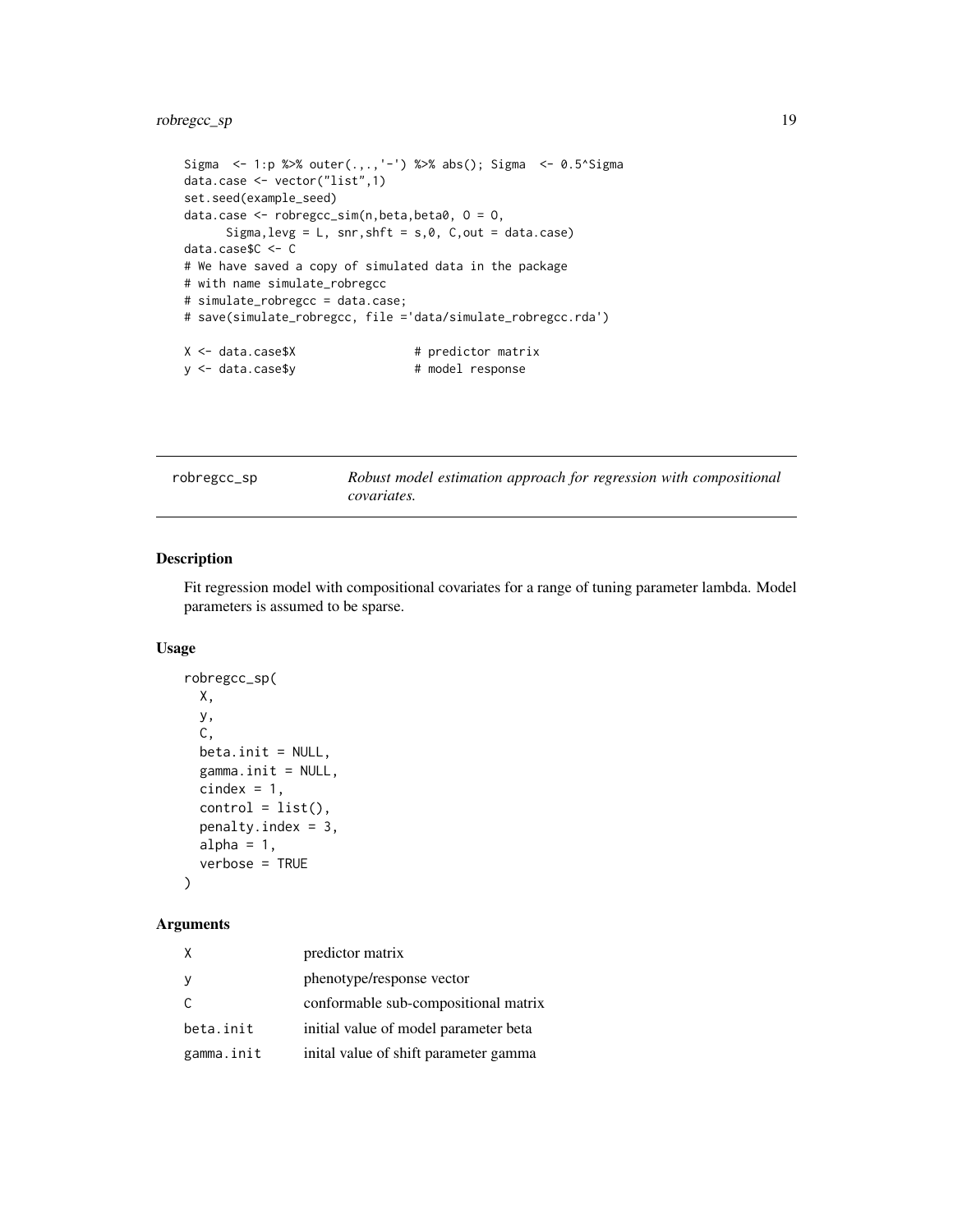| cindex        | index of control (not penalized) variable in the model                                                                                                            |
|---------------|-------------------------------------------------------------------------------------------------------------------------------------------------------------------|
| control       | a list of internal parameters controlling the model fitting                                                                                                       |
| penalty.index | a vector of length 2 specifying type of penalty for model parameter and shift<br>parameter respectively. 1, 2, 3 corresponding to adaptive, soft and hard penalty |
| alpha         | elastic net penalty                                                                                                                                               |
| verbose       | TRUE/FALSE for showing progress of the cross validation                                                                                                           |

#### Value

| Method    | Type of penalty used                                            |
|-----------|-----------------------------------------------------------------|
| betapath  | model parameter estimate along solution path                    |
| gammapath | shift parameter estimate along solution path                    |
| lampath   | sequence of fitted lambda)                                      |
| k0        | scaling factor                                                  |
| cver      | error from k fold cross validation                              |
| selInd    | selected index from minimum and 1se rule cross validation error |
| beta0     | beta estimate corresponding to selected index                   |
| gamma0    | mean shift estimate corresponding to selected index             |
| residual0 | residual estimate corresponding to selected index               |
| inlier0   | in lier index corresponding to selected index                   |
| betaE     | Post selection estimate corresponding to selected index         |
| residualE | post selection residual corresponding to selected index         |
| inlierE   | post selection in lier index corresponding to selected index    |

#### References

Mishra, A., Mueller, C.,(2019) *Robust regression with compositional covariates. In prepration.* arXiv:1909.04990.

```
library(magrittr)
library(robregcc)
data(simulate_robregcc)
X <- simulate_robregcc$X;
y <- simulate_robregcc$y
C <- simulate_robregcc$C
n \le -nrow(X); p \le -ncol(X); k \le -nrow(C)Xt <- cbind(1,X) # accounting for intercept in predictor
C \leftarrow \text{cbind}(0, C) # accounting for intercept in constraint
bw \leq c(\theta, rep(1,p)) \qquad \qquad \# weight matrix to not penalize intercept
example_seed <- 2*p+1
```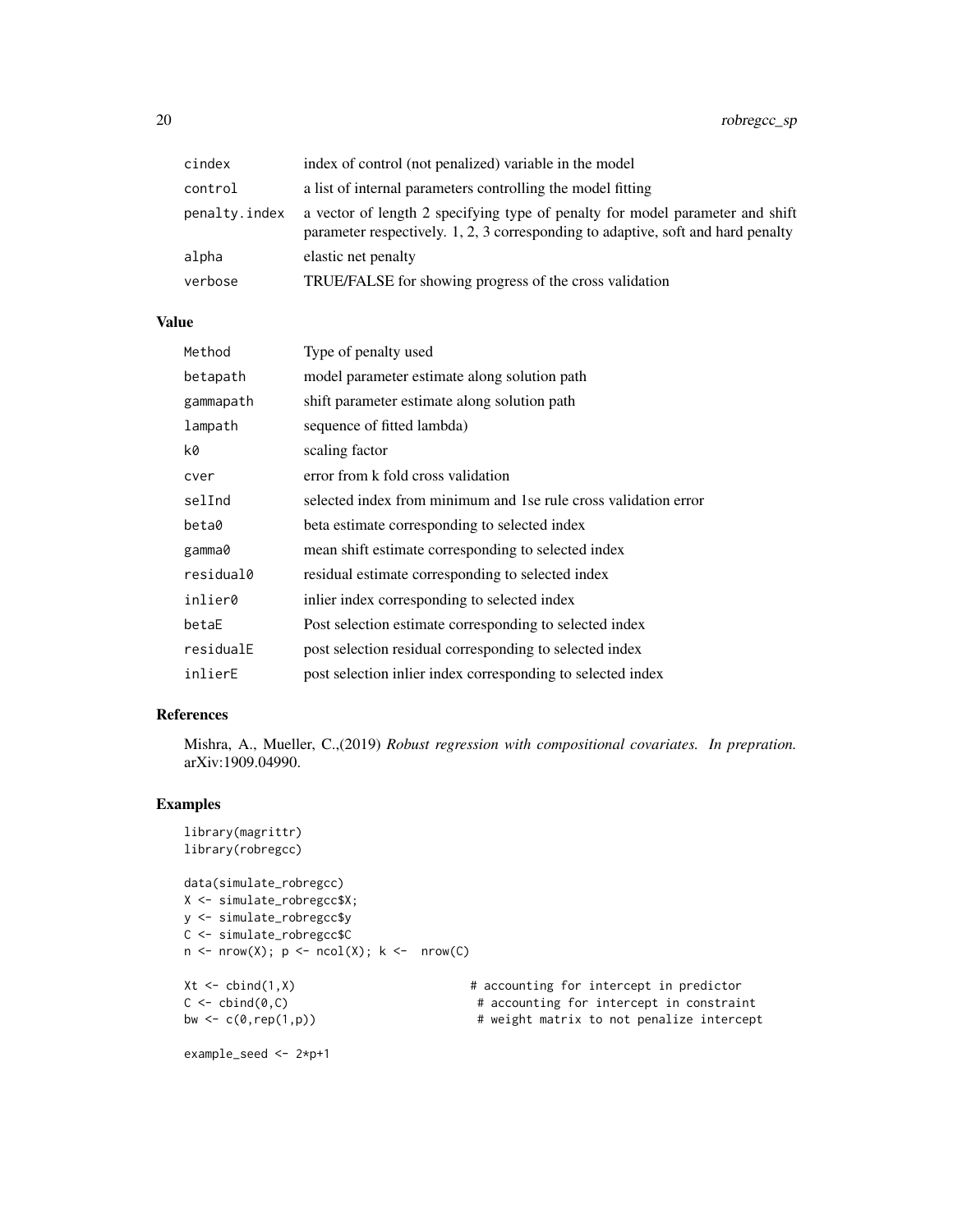#### robregcc\_sp 21

```
set.seed(example_seed)
# Breakdown point for tukey Bisquare loss function
b1 = 0.5 # 50% breakdown point
cc1 = 1.567 # corresponding model parameter
b1 = 0.25; cc1 = 2.937
# Initialization [PSC analysis for compositional data]
control <- robregcc_option(maxiter=1000,tol = 1e-4,lminfac = 1e-7)
fit.init \leq cpsc_sp(Xt, y,alp = 0.4, cfac = 2, b1 = b1,
cc1 = cc1, C, bw, 1, control)## Robust model fitting
# control parameters
control <- robregcc_option()
beta.wt <- fit.init$betaR # Set weight for model parameter beta
beta.wt[1] <- 0
control\gamma = 1 \qquad # gamma for constructing weighted penalty
control$spb = 40/p # fraction of maximum non-zero model parameter beta
control$outMiter = 1000 # Outer loop iteration
control$inMiter = 3000 # Inner loop iteration
control$nlam = 50 # Number of tuning parameter lambda to be explored
control$lmaxfac = 1 # Parameter for constructing sequence of lambda<br>control$lminfac = 1e-8 # Parameter for constructing sequence of lambda<br>control$lminfac = 1e-8 # Parameter for constructing sequence of lambda
                           # Parameter for constructing sequence of lambda
control$tol = 1e-20; # tolrence parameter for converging [inner loop]
control$out.tol = 1e-16 # tolerence parameter for convergence [outer loop]
control$kfold = 10 # number of fold of crossvalidation
control$sigmafac = 2#1.345
# Robust regression using adaptive lasso penalty
fit.ada <- robregcc_sp(Xt,y,C,
                       beta.init = beta.wt, cindex = 1,
                       gamma.init = fit.init$residuals,
                       control = control,
                       penalty.index = 1, alpha = 0.95)
# Robust regression using lasso penalty [Huber equivalent]
fit.soft \leq robregcc_sp(Xt,y,C, cindex = 1,
                        control = control, penalty.index = 2,alpha = 0.95)
# Robust regression using hard thresholding penalty
control$lmaxfac = 1e2 # Parameter for constructing sequence of lambda
control$lminfac = 1e-3 # Parameter for constructing sequence of lambda
control$sigmafac = 2#1.345
fit.hard \leq robregcc_sp(Xt,y,C, beta.init = fit.init$betaf,
                        gamma.init = fit.init$residuals,
                        cindex = 1,
                        control = control, penalty.index = 3,alpha = 0.95)
```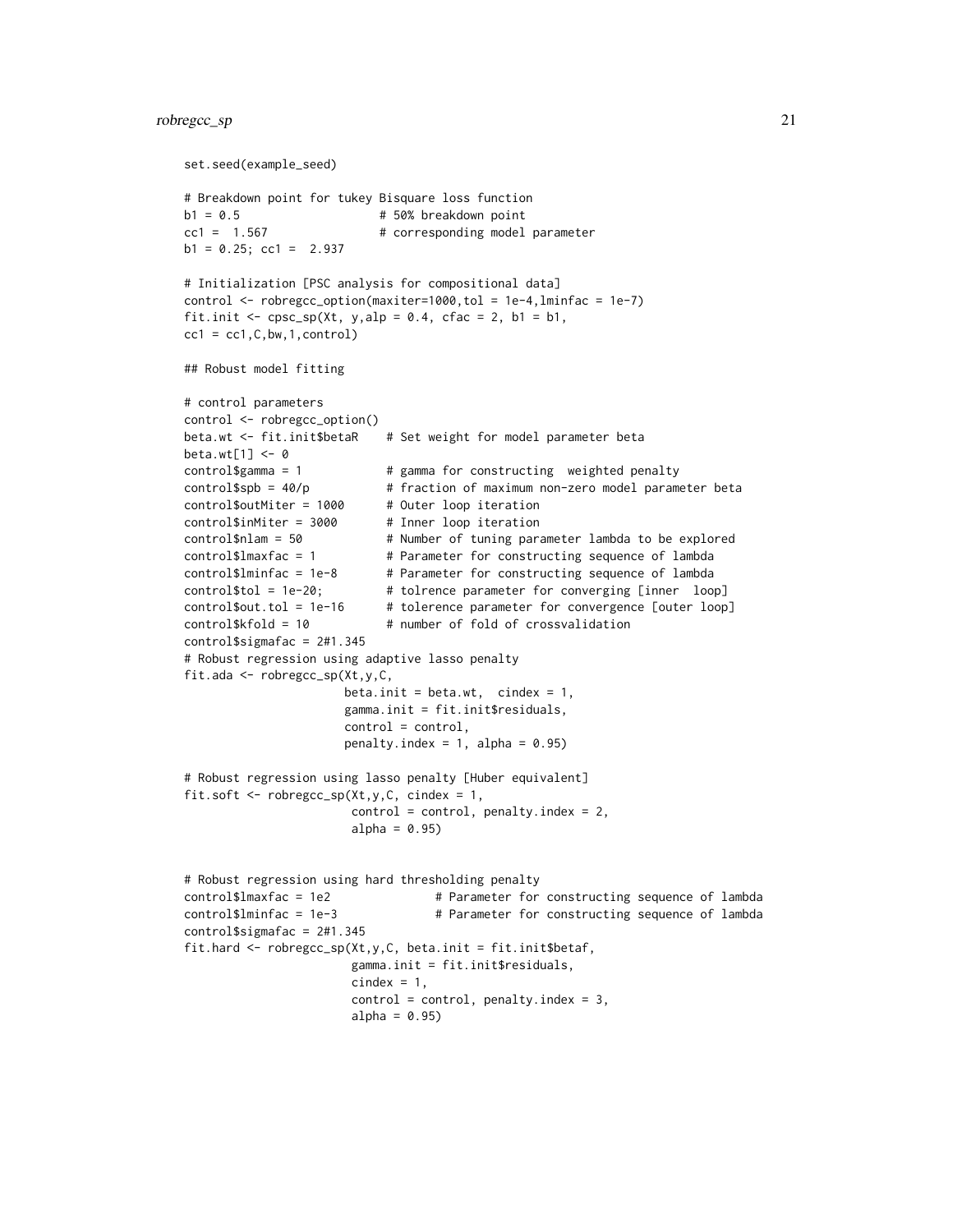<span id="page-21-0"></span>

#### Description

A list of response (y), predictors (X) and sub-cpmposition matrix (C).

#### Usage

```
data(simulate_robregcc)
```
#### Format

A list with three components:

- X Compositional predictors.
- y Outcome with outliers.
- C Sub-cmposition matrix.

#### Details

Vector y, response with a certain percentage of observations as outliers.

Matrix X, Compositional predictors.

#### Source

Similated data

```
library(robregcc)
data(simulate_robregcc)
X <- simulate_robregcc$X;
y <- simulate_robregcc$y
C <- simulate_robregcc$C
n \leq -nrow(X); p \leq -ncol(X); k \leq -nrow(C)
```